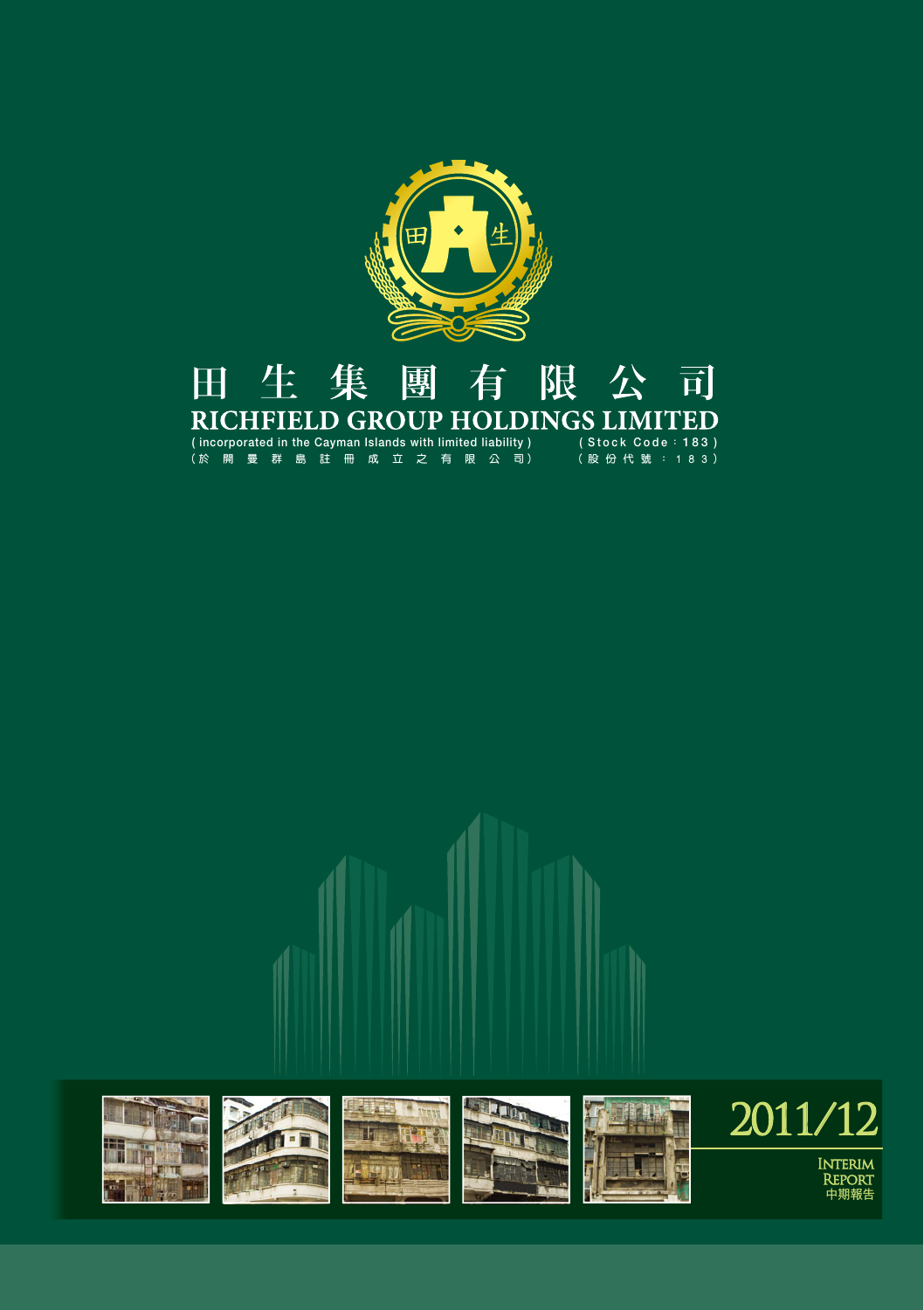# **CORPORATE INFORMATION**

#### **BOARD OF DIRECTORS Executive Directors**

Lee Wing Yin Ngan Man Ho

**Non-Executive Director** Lai Hin Wing, Henry

# **Independent Non-Executive Directors**

Koo Fook Sun, Louis Lung Hung Cheuk Yeung Wing Yan, Wendy

# **COMPLIANCE OFFICER**

Lee Wing Yin

# **COMPANY SECRETARY**

Lee Wing Yin

# **AUDIT COMMITTEE**

Koo Fook Sun, Louis Lung Hung Cheuk Yeung Wing Yan, Wendy

# **REMUNERATION COMMITTEE**

Koo Fook Sun, Louis Lung Hung Cheuk Yeung Wing Yan, Wendy

# **NOMINATION COMMITTEE**

Koo Fook Sun, Louis Lung Hung Cheuk Yeung Wing Yan, Wendy

# **AUTHORISED REPRESENTATIVES**

Lee Wing Yin Ngan Man Ho

# **HEAD OFFICE AND PRINCIPAL PLACE OF BUSINESS**

Unit 1209, 12/F. Silvercord Tower 2 30 Canton Road Tsim Sha Tsui Hong Kong

### **COMPANY HOMEPAGE**

ir.sinodelta.com.hk/richfieldgp/

#### **REGISTERED OFFICE**

Cricket Square Hutchins Drive P.O. Box 2681 Grand Cayman KY1-1111 Cayman Islands

### **PRINCIPAL SHARE REGISTRAR AND TRANSFER OFFICE**

HSBC Trustee (Cayman) Limited P.O. Box 484 HSBC House 68 West Bay Road Grand Cayman KY1-1106 Cayman Islands

### **HONG KONG BRANCH SHARE REGISTRAR AND TRANSFER OFFICE**

Tricor Tengis Limited 26/F., Tesbury Centre 28 Queen's Road East Hong Kong

# **AUDITORS**

BDO Limited Certified Public Accountants

# **LEGAL ADVISOR**

As to Hong Kong Law Michael Li & Co.

As to Cayman Islands Law Conyers Dill & Pearman

# **PRINCIPAL BANKER**

Hang Seng Bank Limited

#### **STOCK CODE** 183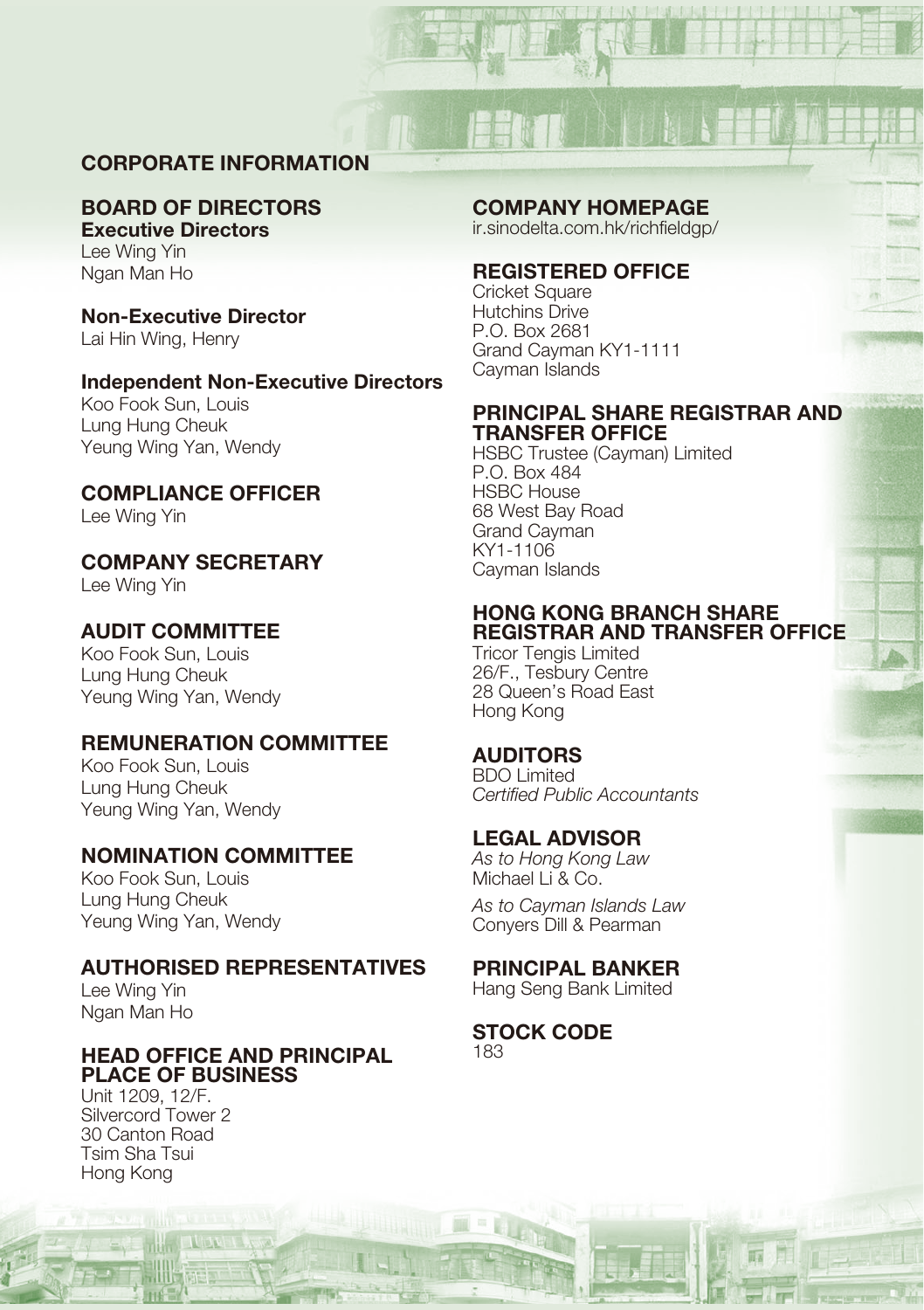# **INTERIM RESULTS**

The board of directors (the "Director(s)") (the "Board") of Richfield Group Holdings Limited (the "Company") herein presents the unaudited consolidated results of the Company and its subsidiaries (collectively referred to as the "Group") for the six months ended 31 December 2011 together with the comparative unaudited figures for the corresponding periods in 2010 as follows:

# **UNAUDITED CONDENSED CONSOLIDATED INCOME STATEMENT**

For the six months ended 31 December 2011

|                                                                                               |                |                                        | Six months ended<br>31 December                          |
|-----------------------------------------------------------------------------------------------|----------------|----------------------------------------|----------------------------------------------------------|
|                                                                                               | <b>Notes</b>   | 2011<br>(Unaudited)<br><b>HK\$'000</b> | 2010<br>(Unaudited)<br><b>HK\$'000</b><br>(Re-presented) |
| <b>Continuing operations</b>                                                                  |                |                                        |                                                          |
| <b>REVENUE</b>                                                                                | $\overline{A}$ | 118,949                                | 178,645                                                  |
| Cost of sales                                                                                 |                | (47, 361)                              | (73, 460)                                                |
| Gross profit                                                                                  |                | 71,588                                 | 105,185                                                  |
| Other income<br>Selling and distribution expenses<br>Administrative expenses                  | $\overline{A}$ | 5,377<br>(2,538)<br>(32,900)           | 1,611<br>(3,028)<br>(45, 630)                            |
| <b>OPERATING PROFIT</b><br>Finance costs<br>Share of profit of associates                     |                | 41,527<br>(66)                         | 58,138                                                   |
| PROFIT BEFORE INCOME TAX<br>Income tax expense                                                | 5<br>6         | 41,461<br>(8, 330)                     | 58,138<br>(11, 316)                                      |
| Profit for the period from continuing operations<br>attributable to the owners of the Company |                | 33,131                                 | 46,822                                                   |
| <b>Discontinued operations</b><br>Loss for the period from discontinued operations            | $\overline{7}$ |                                        | (5)                                                      |
| PROFIT FOR THE PERIOD ATTRIBUTABLE TO<br>THE OWNERS OF THE COMPANY                            |                | 33,131                                 | 46,817                                                   |
| <b>EARNINGS PER SHARE FOR PROFIT ATTRIBUTABLE</b><br>TO THE OWNERS OF THE COMPANY             | 9              |                                        |                                                          |
| Basic<br>- Continuing operations                                                              |                | <b>HK0.95 cent</b>                     | <b>HK1.55 cents</b>                                      |
| - Discontinued operations                                                                     |                |                                        |                                                          |
| - Continuing and discontinued operations                                                      |                | <b>HK0.95 cent</b>                     | HK1.55 cents                                             |
| <b>Diluted</b>                                                                                |                | N/A                                    | HK1.54 cents                                             |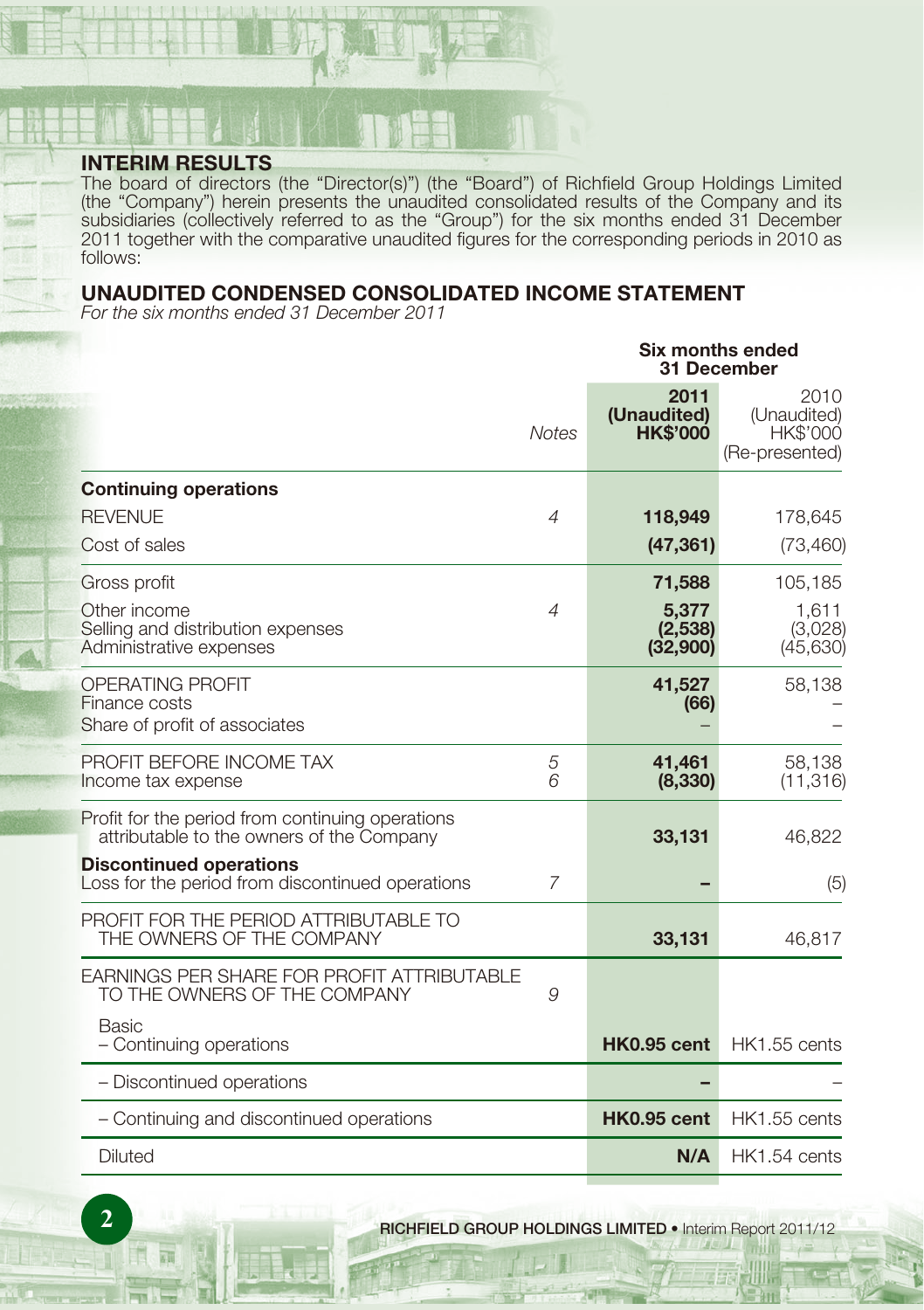# **UNAUDITED CONDENSED CONSOLIDATED STATEMENT OF COMPREHENSIVE INCOME**

For the six months ended 31 December 2011

|                                                                                          | Six months ended<br>31 December        |                                        |  |
|------------------------------------------------------------------------------------------|----------------------------------------|----------------------------------------|--|
|                                                                                          | 2011<br>(Unaudited)<br><b>HK\$'000</b> | 2010<br>(Unaudited)<br><b>HK\$'000</b> |  |
| <b>Profit for the period</b>                                                             | 33,131                                 | 46.817                                 |  |
| Other comprehensive income<br>Net fair value loss on available-for-sale financial assets | (29,086)                               | (12, 167)                              |  |
| Other comprehensive income for the period                                                | (29,086)                               | (12, 167)                              |  |
| Total comprehensive income for the period attributable<br>to the owners of the Company   | 4,045                                  | 34.650                                 |  |

**3** Interim Report 2011/12 • **RICHFIELD GROUP HOLDINGS LIMITED**

兩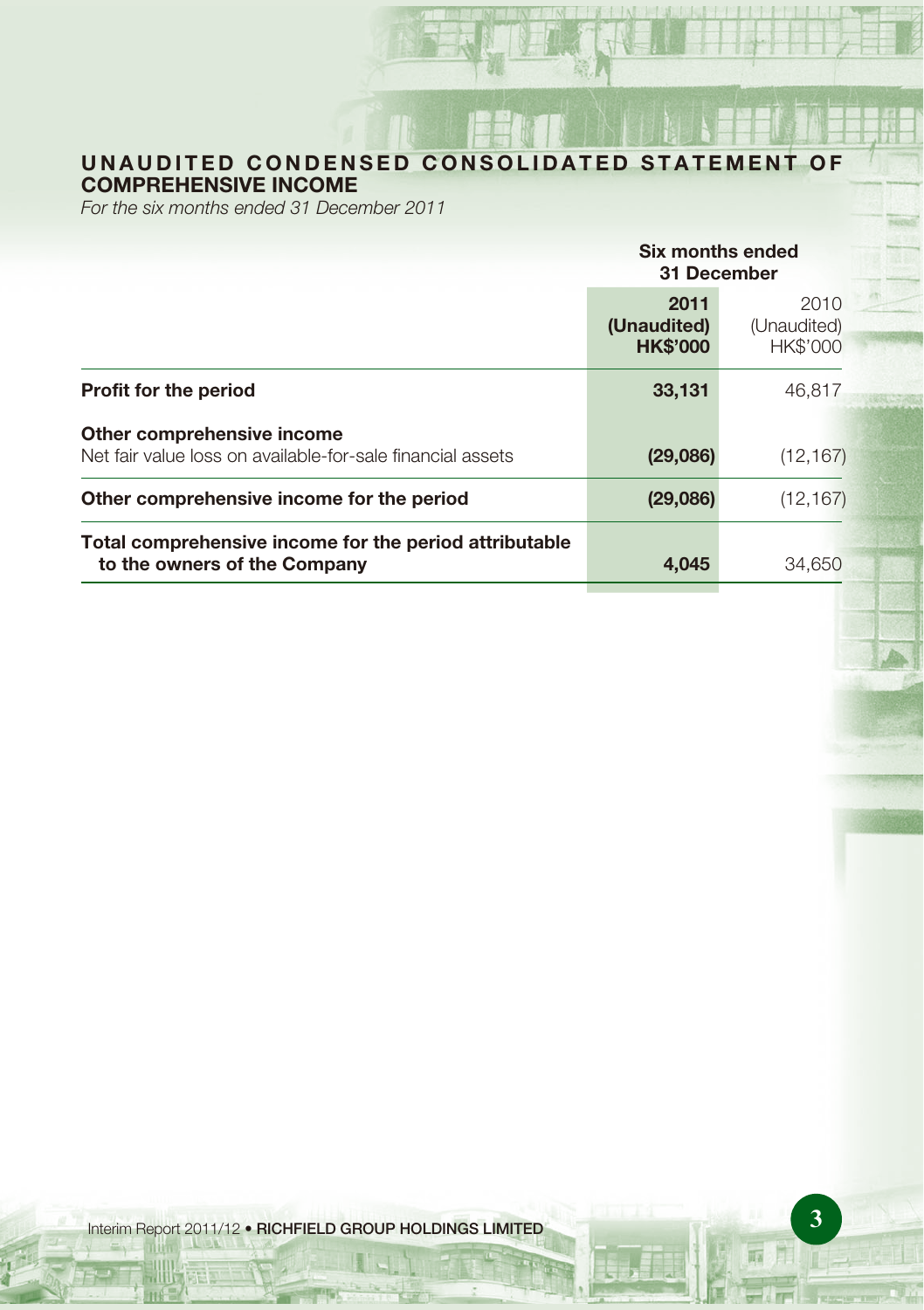**UNAUDITED CONDENSED CONSOLIDATED STATEMENT OF FINANCIAL POSITION**

As at 31 December 2011

|                                                                                                                                                                                                                                                                                                       | <b>Notes</b>          | As at<br>31 December<br>2011<br>(Unaudited)<br><b>HK\$'000</b>                | As at<br>30 June<br>2011<br>(Audited)<br>HK\$'000                              |
|-------------------------------------------------------------------------------------------------------------------------------------------------------------------------------------------------------------------------------------------------------------------------------------------------------|-----------------------|-------------------------------------------------------------------------------|--------------------------------------------------------------------------------|
| <b>ASSETS AND LIABILITIES</b>                                                                                                                                                                                                                                                                         |                       |                                                                               |                                                                                |
| Non-current assets<br>Property, plant and equipment<br>Interests in associates<br>Goodwill<br>Available-for-sale financial assets<br><b>Deposits</b>                                                                                                                                                  | 10 <sup>1</sup><br>11 | 134,847<br>474,000<br>77,832                                                  | 62,741<br>474,000<br>106,918<br>2,000                                          |
|                                                                                                                                                                                                                                                                                                       |                       | 686,679                                                                       | 645,659                                                                        |
| <b>Current assets</b><br>Properties held for trading<br>Properties under development<br>Trade receivables<br>Prepayments, deposits and other receivables<br>Financial assets at fair value through profit or loss<br>Amounts due from associate<br>Cash and bank balances<br>Restricted bank deposits | 12<br>13              | 78,973<br>384,487<br>79,709<br>42,752<br>3,047<br>61,414<br>768,961<br>60,277 | 70,437<br>381,150<br>163,126<br>34,943<br>3,480<br>61,414<br>756,248<br>58,115 |
|                                                                                                                                                                                                                                                                                                       |                       | 1,479,620                                                                     | 1,528,913                                                                      |
| <b>Current liabilities</b><br>Trade payables<br>Accrued expenses and other payables<br>Finance lease liabilities<br>Provision for income tax                                                                                                                                                          |                       | 17,600<br>146,741<br>203<br>25,511                                            | 39,740<br>143,715<br>203<br>57,420                                             |
|                                                                                                                                                                                                                                                                                                       |                       | 190,055                                                                       | 241,078                                                                        |
| Net current assets                                                                                                                                                                                                                                                                                    |                       | 1,289,565                                                                     | 1,287,835                                                                      |
| <b>Total assets less current liabilities</b>                                                                                                                                                                                                                                                          |                       | 1,976,244                                                                     | 1,933,494                                                                      |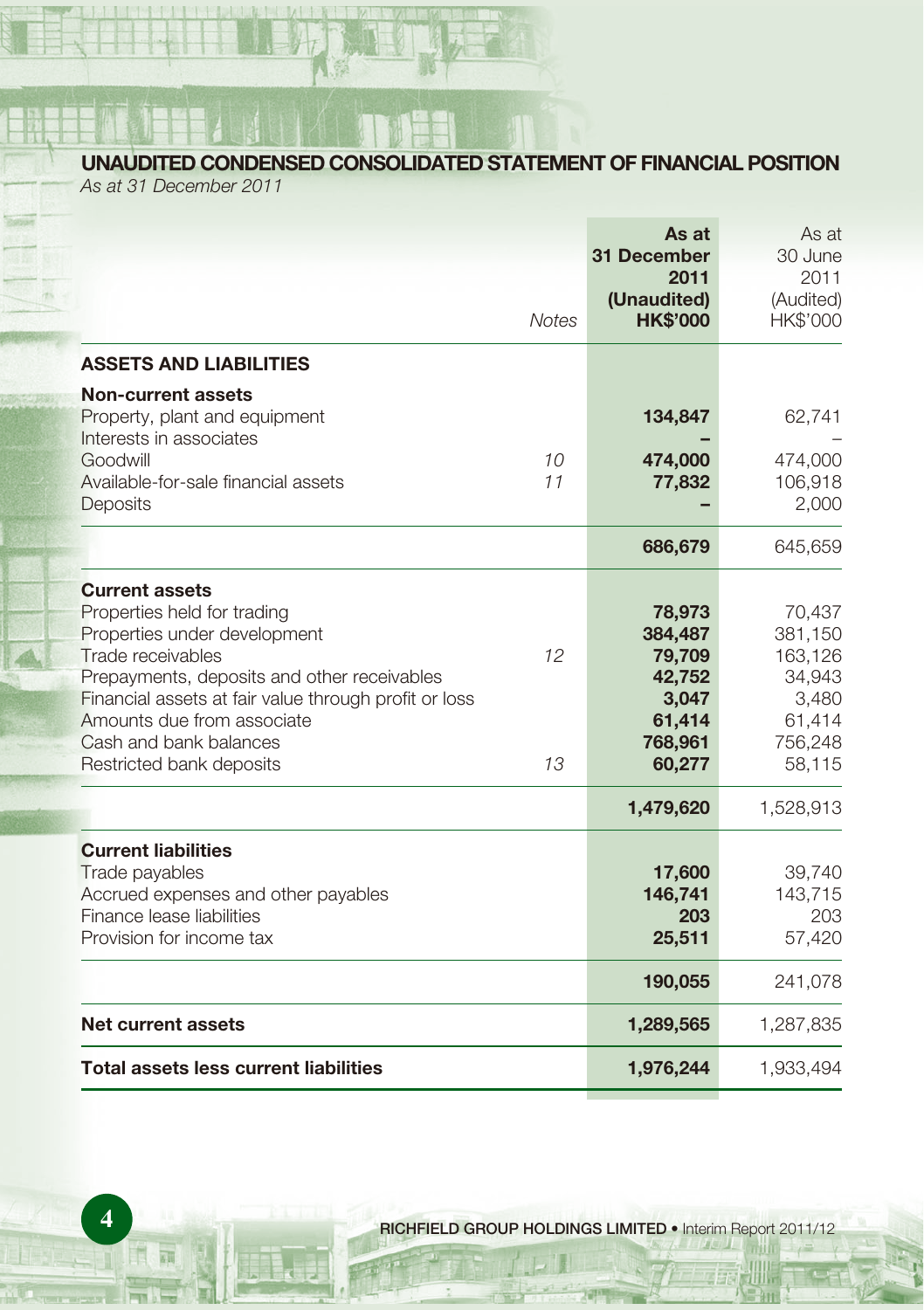# **UNAUDITED CONDENSED CONSOLIDATED STATEMENT OF FINANCIAL POSITION**

(Continued) As at 31 December 2011

| <b>Notes</b>                                                                                         | As at<br>31 December<br>2011<br>(Unaudited)<br><b>HK\$'000</b> | As at<br>30 June<br>2011<br>(Audited)<br>HK\$'000 |
|------------------------------------------------------------------------------------------------------|----------------------------------------------------------------|---------------------------------------------------|
| <b>Non-current liabilities</b><br><b>Borrowings</b><br>Finance lease liabilities                     | 263,483<br>1,897                                               | 215,983<br>709                                    |
|                                                                                                      | 265,380                                                        | 216,692                                           |
| Net assets                                                                                           | 1,710,864                                                      | 1,716,802                                         |
| <b>EQUITY</b><br>Equity attributable to the owners of the Company<br>14<br>Share capital<br>Reserves | 34,785<br>1,676,079                                            | 34,785<br>1,682,017                               |
| <b>Total equity</b>                                                                                  | 1,710,864                                                      | 1,716,802                                         |

**5** Interim Report 2011/12 • **RICHFIELD GROUP HOLDINGS LIMITED**

兩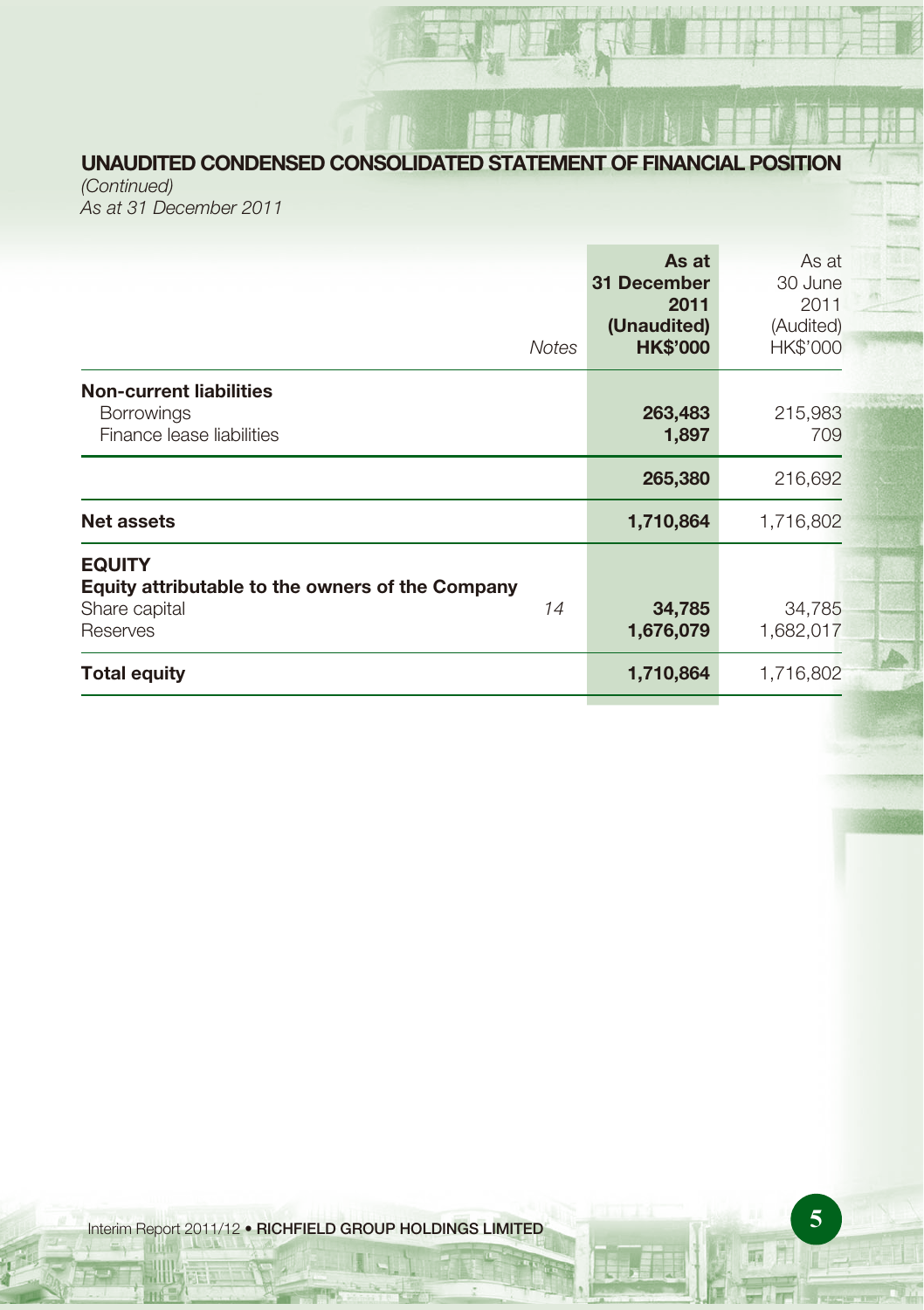**UNAUDITED CONDENSED CONSOLIDATED STATEMENT OF CASH FLOW**

For the six months ended 31 December 2011

|                                                                                | Six months ended<br>31 December        |                                 |  |
|--------------------------------------------------------------------------------|----------------------------------------|---------------------------------|--|
|                                                                                | 2011<br>(Unaudited)<br><b>HK\$'000</b> | 2010<br>(Unaudited)<br>HK\$'000 |  |
| Net cash inflow/(outflow) from operating activities                            | 50,601                                 | (249, 733)                      |  |
| Net cash outflow from investing activities                                     | (75, 679)                              | (23, 160)                       |  |
| Net cash inflow from financing activities                                      | 37,791                                 | 539,899                         |  |
| NET INCREASE IN CASH AND CASH EQUIVALENTS                                      | 12,713                                 | 267,006                         |  |
| Cash and cash equivalents at beginning of period                               | 756,248                                | 231,453                         |  |
| CASH AND CASH EQUIVALENTS AT END OF PERIOD                                     | 768,961                                | 498,459                         |  |
| ANALYSIS OF BALANCES OF CASH<br>AND CASH EQUIVALENTS<br>Cash and bank balances | 768,961                                | 498,459                         |  |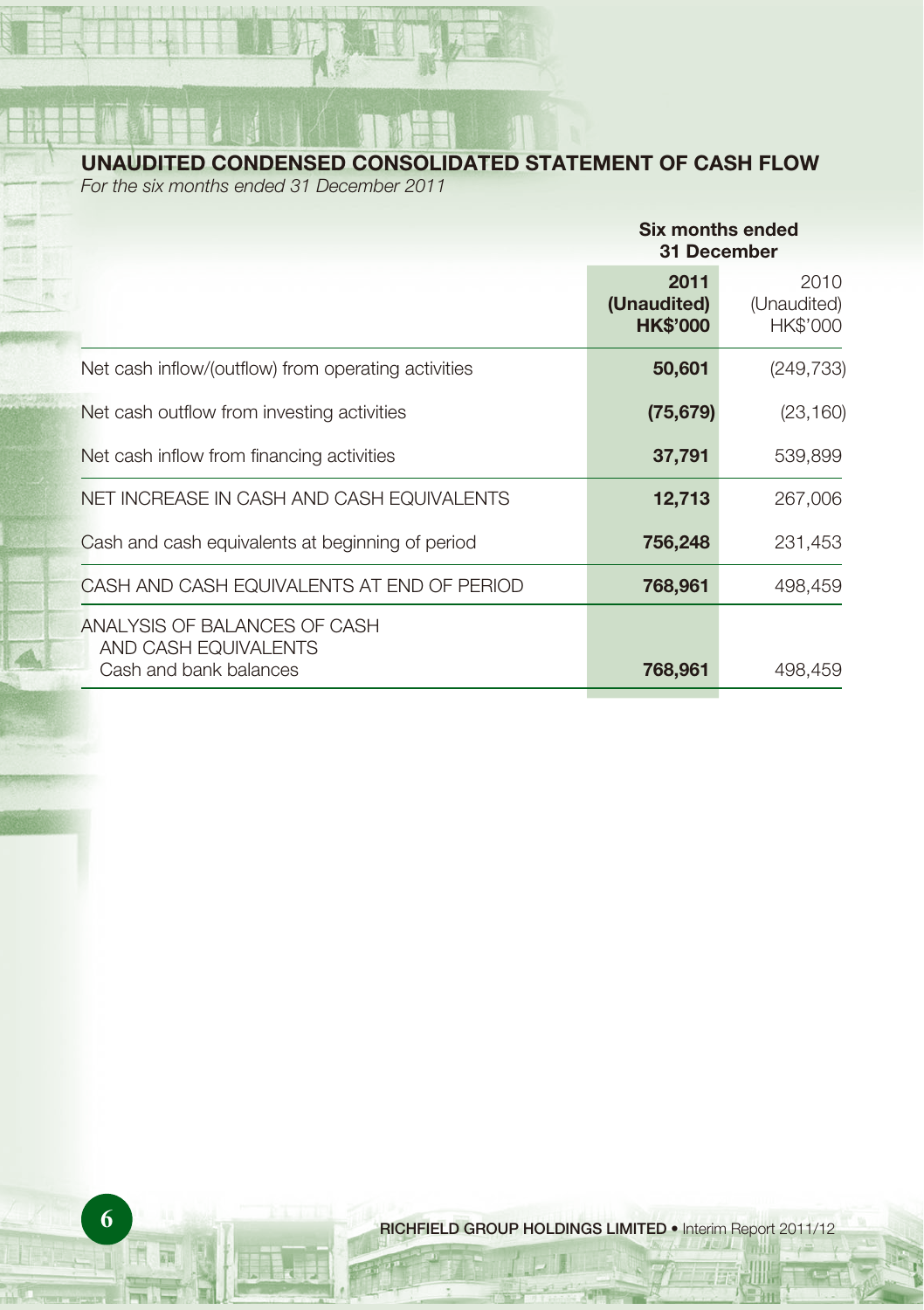# **UNAUDITED CONSOLIDATED STATEMENT OF CHANGES IN EQUITY**

For the six months ended 31 December 2011

|                                                                                                      | Share<br>capital<br>(Unaudited)<br>HK\$'000 | Share<br>premium<br>account<br>(Unaudited)<br><b>HK\$'000</b> | Share-based<br>payment<br>reserve<br>(Unaudited)<br><b>HK\$'000</b> | Revaluation<br>reserve<br>(Unaudited)<br><b>HK\$'000</b> | Retained<br>profits<br>(Unaudited)<br><b>HK\$'000</b> | Total<br>(Unaudited)<br>HK\$'000 |
|------------------------------------------------------------------------------------------------------|---------------------------------------------|---------------------------------------------------------------|---------------------------------------------------------------------|----------------------------------------------------------|-------------------------------------------------------|----------------------------------|
| At 1 July 2010                                                                                       | 29,285                                      | 716,054                                                       |                                                                     | 84,224                                                   | 168,813                                               | 998,376                          |
| Profit for the period<br>Other comprehensive income:<br>Net fair value loss on<br>available-for-sale |                                             |                                                               |                                                                     |                                                          | 46,817                                                | 46,817                           |
| financial assets                                                                                     |                                             |                                                               |                                                                     | (12, 167)                                                |                                                       | (12, 167)                        |
| Total comprehensive income<br>for the period                                                         |                                             |                                                               |                                                                     | (12, 167)                                                | 46,817                                                | 34,650                           |
| Issue of new shares<br>Issuing cost<br>Equity-settled share-based payments                           | 3,000                                       | 349,500<br>(12,209)                                           | 8,719                                                               |                                                          |                                                       | 352,500<br>(12, 209)<br>8,719    |
| Transactions with owners                                                                             | 3,000                                       | 337,291                                                       | 8,719                                                               |                                                          |                                                       | 349,010                          |
| At 31 December 2010                                                                                  | 32,285                                      | 1,053,345                                                     | 8,719                                                               | 72,057                                                   | 215,630                                               | 1,382,036                        |

|                                                                                                                          | <b>Share</b><br>capital<br>(Unaudited)<br><b>HK\$'000</b> | <b>Share</b><br>premium<br>account<br>(Unaudited)<br><b>HK\$'000</b> | <b>Proposed</b><br>final<br>dividend<br>(Unaudited)<br><b>HK\$'000</b> | Share-based<br>payment<br>reserve<br>(Unaudited)<br><b>HK\$'000</b> | <b>Revaluation</b><br>reserve<br>(Unaudited)<br><b>HK\$'000</b> | <b>Retained</b><br>profits<br>(Unaudited)<br><b>HK\$'000</b> | <b>Total</b><br>(Unaudited)<br><b>HK\$'000</b> |
|--------------------------------------------------------------------------------------------------------------------------|-----------------------------------------------------------|----------------------------------------------------------------------|------------------------------------------------------------------------|---------------------------------------------------------------------|-----------------------------------------------------------------|--------------------------------------------------------------|------------------------------------------------|
| At 1 July 2011                                                                                                           | 34,785                                                    | 1,284,742                                                            | 9,983                                                                  | 8,719                                                               | 41,857                                                          | 336,716                                                      | 1,716,802                                      |
| Profit for the period<br>Other comprehensive income:<br>Net fair value loss on<br>available-for-sale<br>financial assets |                                                           |                                                                      |                                                                        |                                                                     | ٠<br>(29,086)                                                   | 33,131                                                       | 33,131<br>(29,086)                             |
|                                                                                                                          |                                                           |                                                                      |                                                                        |                                                                     |                                                                 |                                                              |                                                |
| Total comprehensive<br>income for the period                                                                             |                                                           |                                                                      |                                                                        |                                                                     | (29,086)                                                        | 33,131                                                       | 4,045                                          |
| Dividend paid<br>Lapse of share options                                                                                  |                                                           |                                                                      | (9,983)                                                                | (625)                                                               |                                                                 | 625                                                          | (9,983)                                        |
| Transactions with owners                                                                                                 |                                                           |                                                                      | (9,983)                                                                | (625)                                                               |                                                                 | 625                                                          | (9,983)                                        |
| At 31 December 2011                                                                                                      | 34,785                                                    | 1,284,742                                                            |                                                                        | 8,094                                                               | 12,771                                                          | 370,472                                                      | 1,710,864                                      |

**7** Interim Report 2011/12 • **RICHFIELD GROUP HOLDINGS LIMITED**

晦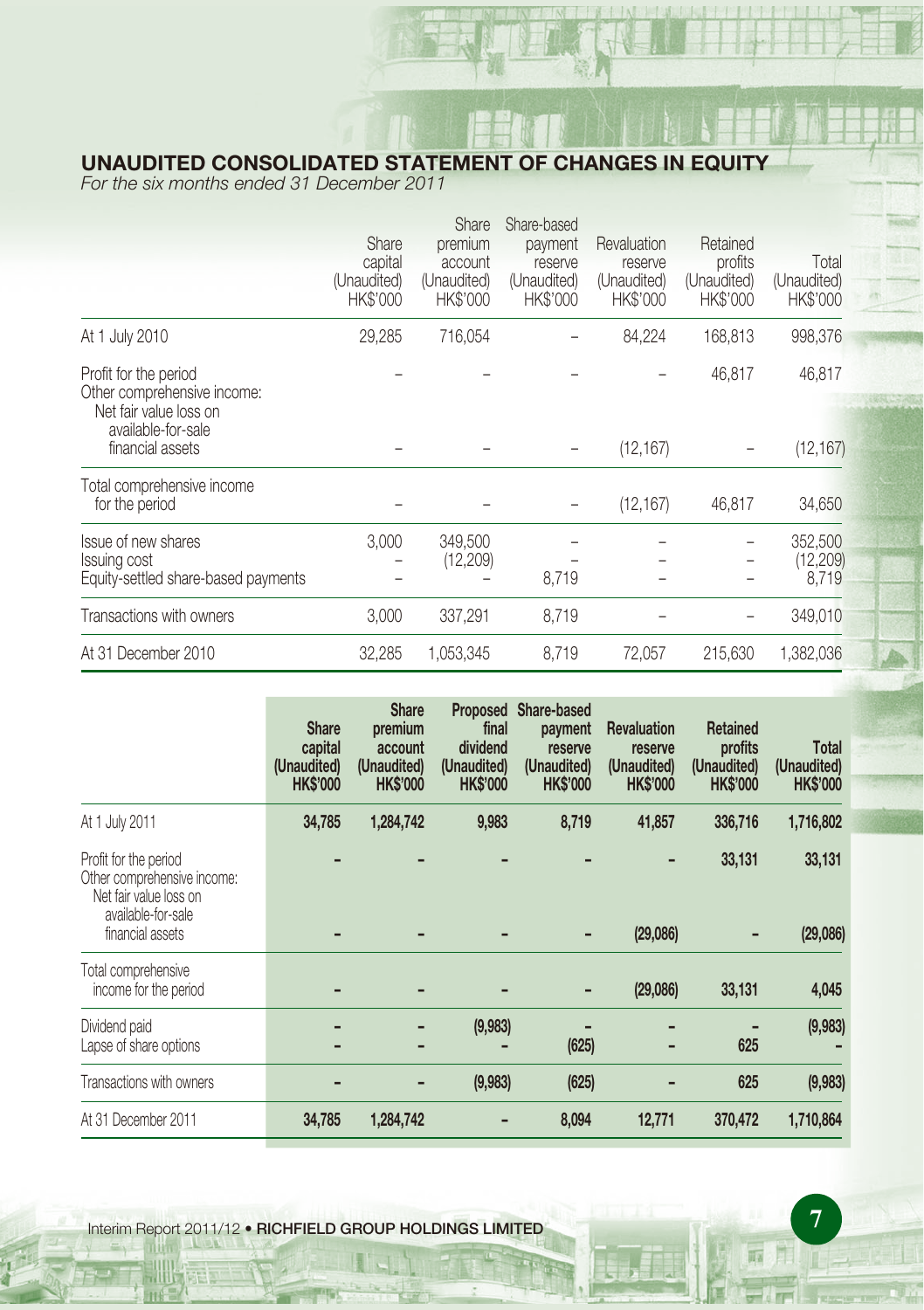# **NOTES TO UNAUDITED CONDENSED CONSOLIDATED FINANCIAL STATEMENTS**

#### **1. GENERAL INFORMATION**

Richfield Group Holdings Limited (the "Company") is an exempted company with limited liability under the Companies Law (2001 Second Revision) of the Cayman Islands. The address of its registered office is Cricket Square, Hutchins Drive, P.O. Box 2681, Grand Cayman KY1-1111, Cayman Islands and its principal place of business is Unit 1209, 12th Floor, Silvercord Tower 2, 30 Canton Road, Tsim Sha Tsui, Hong Kong.

The Company's shares are listed on the Main Board of The Stock Exchange of Hong Kong Limited (the "Stock Exchange").

The principal activity of the Company is investment holding. The Group is principally engaged in the provision of property brokerage services, provision of schemes for property consolidation, assembly and redevelopment, property trading and property development in Hong Kong. The business of trading of recycled computers carried out by the subsidiaries, namely Maxitech System Company Limited ("Maxitech System") and Trigreat Investment Limited ("Trigreat Investment") was disposed of to an independent third party on 4 March 2011. This business segment is presented as discontinued operations in accordance with Hong Kong Financial Reporting Standard ("HKFRS") 5.

There were no significant changes in the Group's operations during the period.

#### **2. BASIS OF PREPARATION AND PRINCIPAL ACCOUNTING POLICIES Basis of preparation**

The unaudited condensed consolidated interim financial statements of the Group for the six months ended 31 December 2011 (the "Condensed Financial Report") have been prepared in accordance with Hong Kong Accounting Standard ("HKAS") 34 "Interim Financial Reporting" issued by the Hong Kong Institute of Certified Public Accountants (the "HKICPA") and the applicable disclosure requirements of the Rules Governing the Listing of Securities on the Stock Exchange (the "Listing Rules").

The Condensed Financial Report should be read in conjunction with the annual financial statements of the Company for the year ended 30 June 2011 (the "2011 Annual Financial Statements").

The preparation of the Condensed Financial Report in conformity with HKAS 34 requires management to make judgements, estimates and assumptions that affect the application of policies and reported amounts of assets and liabilities, income and expenses on a year to date basis. Actual results may differ from these estimates.

The Condensed Financial Report have been prepared under the historical cost convention, except for financial assets at fair value through profit or loss and available-for-sale financial assets which are stated at fair value.

The Condensed Financial Report are presented in Hong Kong Dollars ("HK\$") which is also the functional currency of the Company and all values are rounded to the nearest thousands ("HK\$'000") unless otherwise stated.

#### **Principal accounting policies**

The accounting policies and methods of computation adopted in the preparation of the Condensed Financial Report are consistent with those adopted in the 2011 Annual Financial Statements, except for in the current period, the Group has applied for the first time the new standards, amendments and interpretations issued by the HKICPA.

HKFRSs (Amendments) Improvements to HKFRSs 2010

HKAS 24 (Revised) Related Party Disclosures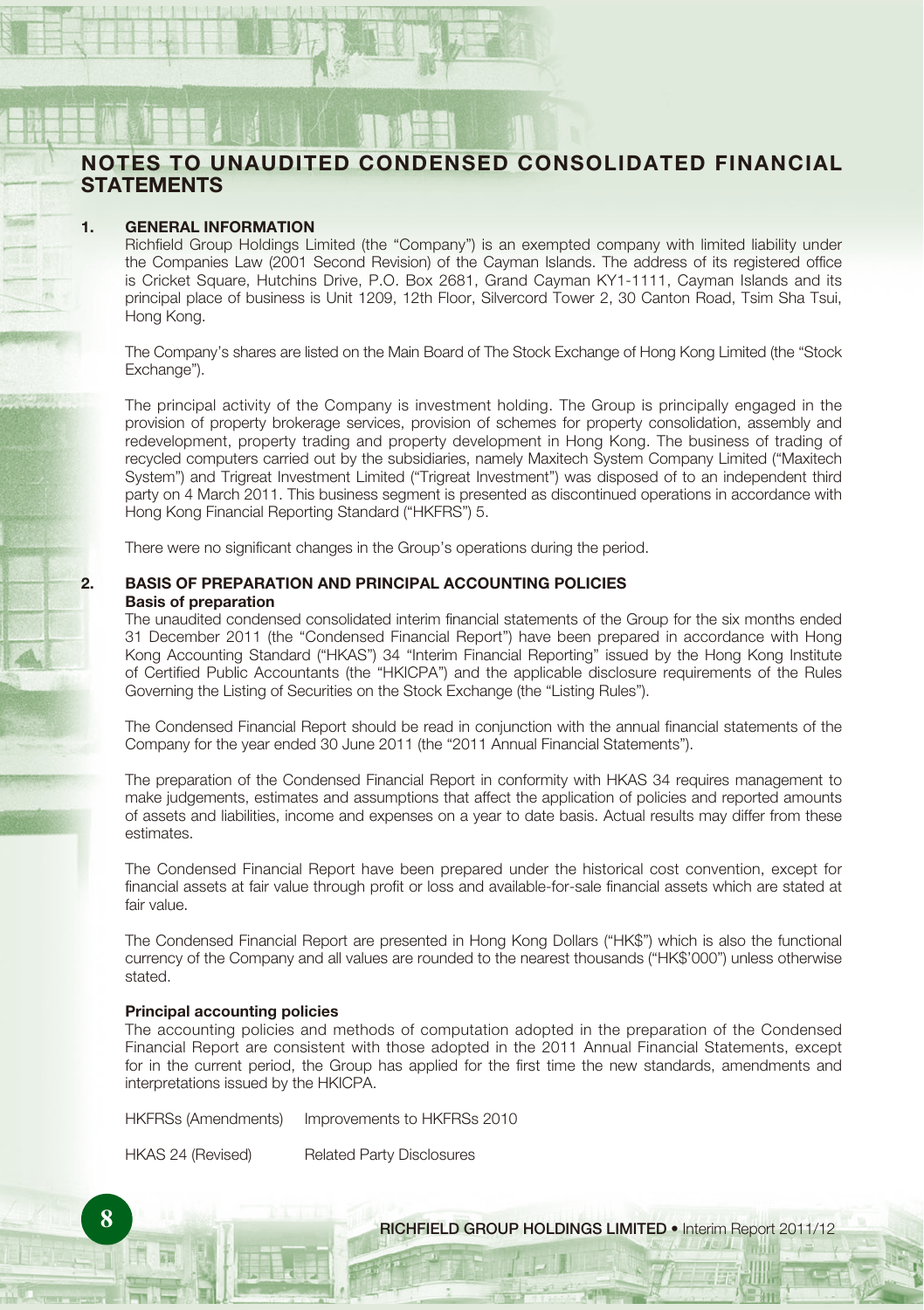Except as explained below, the adoption of these new/revised standards has no material impact on the Group's financial statements.

#### **HKAS 24 (Revised) - Related Party Disclosures**

HKAS 24 (Revised) amends the definition of related party and clarifies its meaning. This may result in changes to those parties who are identified as being related parties of the reporting entity. The Group has reassessed the identification of its related parties in accordance with the revised definition and concluded that the revised definition does not have any material impact on the Group's related party disclosures in the current and previous years.

HKAS 24 (Revised) also introduces simplified disclosure requirements applicable to related party transactions where the Group and the counterparty are under the common control, joint control or significant influence of a government, government agency or similar body. These new disclosures are not relevant to the Group because the Group is not a government related entity.

#### **3. SEGMENT INFORMATION**

The operating segments are reported in a manner consistent with the way in which information is reported internally to the Group's senior management for the purposes of resource allocation and assessment of segment performance. The Group has identified the following reportable segments.

Property Assembly and Brokerage Business: Provision of property brokerage services; provision of schemes for property consolidation, assembly and redevelopment; and property trading in Hong Kong

Property Development Business: Property development

Reported segment information is based on internal management reporting information that is regularly reviewed by the chief operating decision-maker, i.e. the Chief Executive. The Chief Executive assesses segment profit or loss using a measure of operating profit. The measurement policies the Group used for segment reporting under HKFRS 8 are the same as those used in its HKFRS financial statements, except that certain items are not included in arriving at the operating results of the operating segments (mainly corporate income and expenses).

Segment assets include all assets with the exception of corporate assets, including available-for-sale financial asset, bank balances and cash and other assets which are not directly attributable to the business activities of operating segments as these assets are managed on a group basis.

|                                                        | <b>Property Assembly and</b><br><b>Brokerage Business</b><br>Six months ended<br>31 December |                                 | <b>Property Development</b><br><b>Business</b><br>Six months ended<br>31 December |                                 | Total<br>Six months ended<br>31 December |                                                   |
|--------------------------------------------------------|----------------------------------------------------------------------------------------------|---------------------------------|-----------------------------------------------------------------------------------|---------------------------------|------------------------------------------|---------------------------------------------------|
|                                                        | 2011<br>(Unaudited)<br><b>HK\$'000</b>                                                       | 2010<br>(Unaudited)<br>HK\$'000 | 2011<br>(Unaudited)<br><b>HK\$'000</b>                                            | 2010<br>(Unaudited)<br>HK\$'000 | 2011<br>(Unaudited)<br><b>HK\$'000</b>   | 2010<br>(Unaudited)<br>HK\$'000<br>(Re-presented) |
| Reportable segment revenue:<br>From external customers | 118.949                                                                                      | 178.645                         |                                                                                   |                                 | 118,949                                  | 178.645                                           |
| Reportable segment profit                              | 40.363                                                                                       | 70.483                          | 275                                                                               | 201                             | 40,638                                   | 70.684                                            |
| Reportable segment assets                              | 978,940                                                                                      | 853.760                         | 389.621                                                                           | 359.398                         | 1.368.561                                | 1.213.158                                         |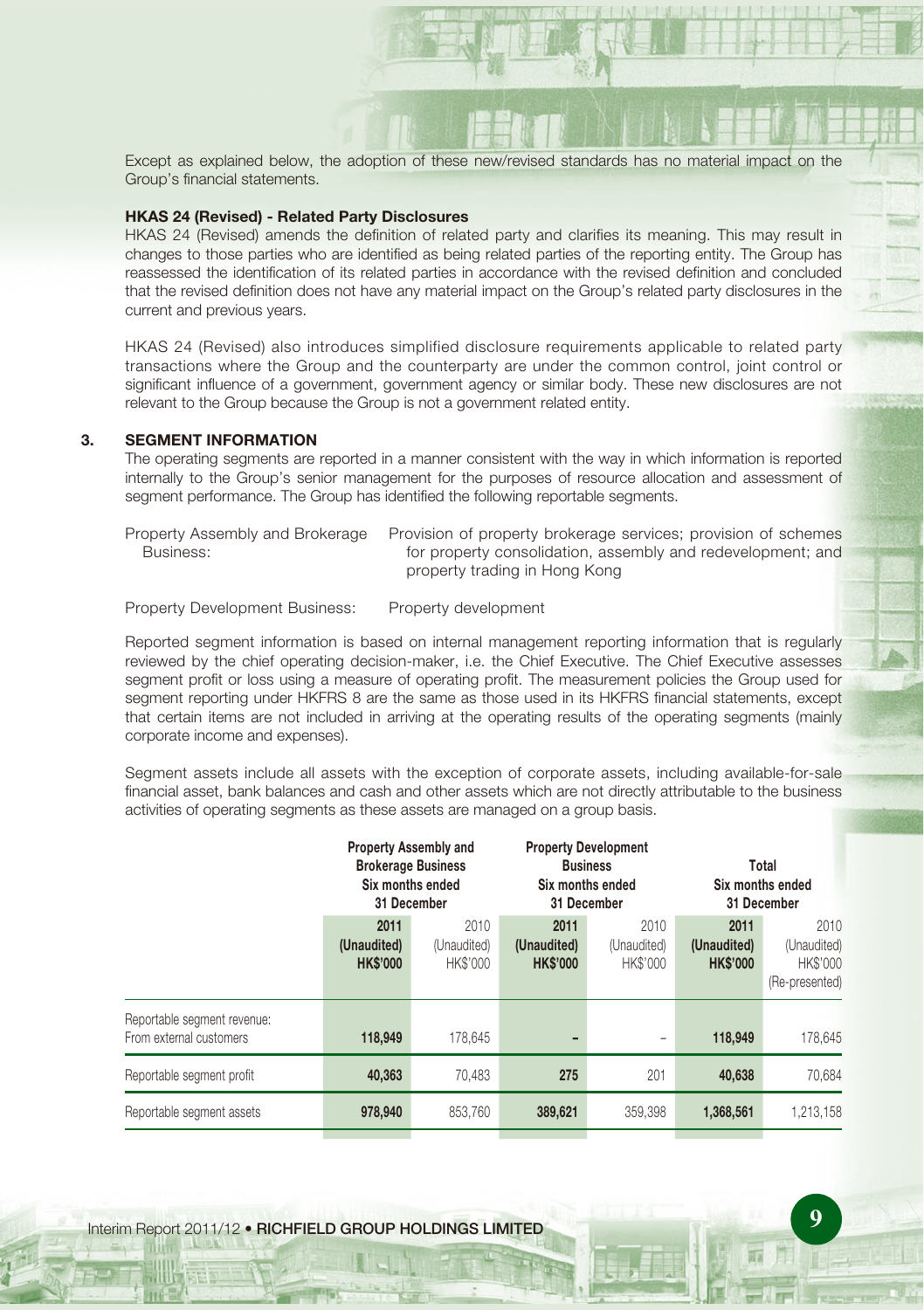The totals presented for the Group's operating segments reconcile to the Group's key financial figures as presented in the financial statements as follows:

|                                                                                                                 | Six months ended<br>31 December        |                                                   |  |
|-----------------------------------------------------------------------------------------------------------------|----------------------------------------|---------------------------------------------------|--|
|                                                                                                                 | 2011<br>(Unaudited)<br><b>HK\$'000</b> | 2010<br>(Unaudited)<br>HK\$'000<br>(Re-presented) |  |
| Reportable segment profit<br>Renovation service income<br>Net fair value gain on financial assets at fair value | 40,638<br>145                          | 70,684<br>464                                     |  |
| through profit or loss<br>Unallocated corporate income<br>Unallocated corporate expenses                        | 4,731<br>(4,053)                       | 224<br>157<br>(13, 391)                           |  |
| Profit before income tax from continuing operations                                                             | 41,461                                 | 58,138                                            |  |

#### **4. REVENUE AND OTHER INCOME**

The Group's principal activities are disclosed in note 1 of this report. Revenue from the Group's principal activities and other income recognised during the period are as follows:

|                                                                                                                                                                                                                                                        |                                           | Six months ended<br>31 December                   |  |  |
|--------------------------------------------------------------------------------------------------------------------------------------------------------------------------------------------------------------------------------------------------------|-------------------------------------------|---------------------------------------------------|--|--|
|                                                                                                                                                                                                                                                        | 2011<br>(Unaudited)<br><b>HK\$'000</b>    | 2010<br>(Unaudited)<br>HK\$'000<br>(Re-presented) |  |  |
| Revenue from continuing operations<br>Sales of properties<br>Commission income                                                                                                                                                                         | 118,949                                   | 11,850<br>166,795                                 |  |  |
|                                                                                                                                                                                                                                                        | 118,949                                   | 178,645                                           |  |  |
| Other income from continuing operations<br>Dividend income<br>Exchange gain, net<br>Interest income<br>Rental income<br>Renovation service income<br>Net fair value gain on financial assets at fair value<br>through profit and loss<br>Sundry income | 420<br>2,708<br>1,618<br>424<br>145<br>62 | 169<br>679<br>464<br>224<br>75                    |  |  |
|                                                                                                                                                                                                                                                        | 5,377                                     | 1,611                                             |  |  |
|                                                                                                                                                                                                                                                        | 124,326                                   | 180,256                                           |  |  |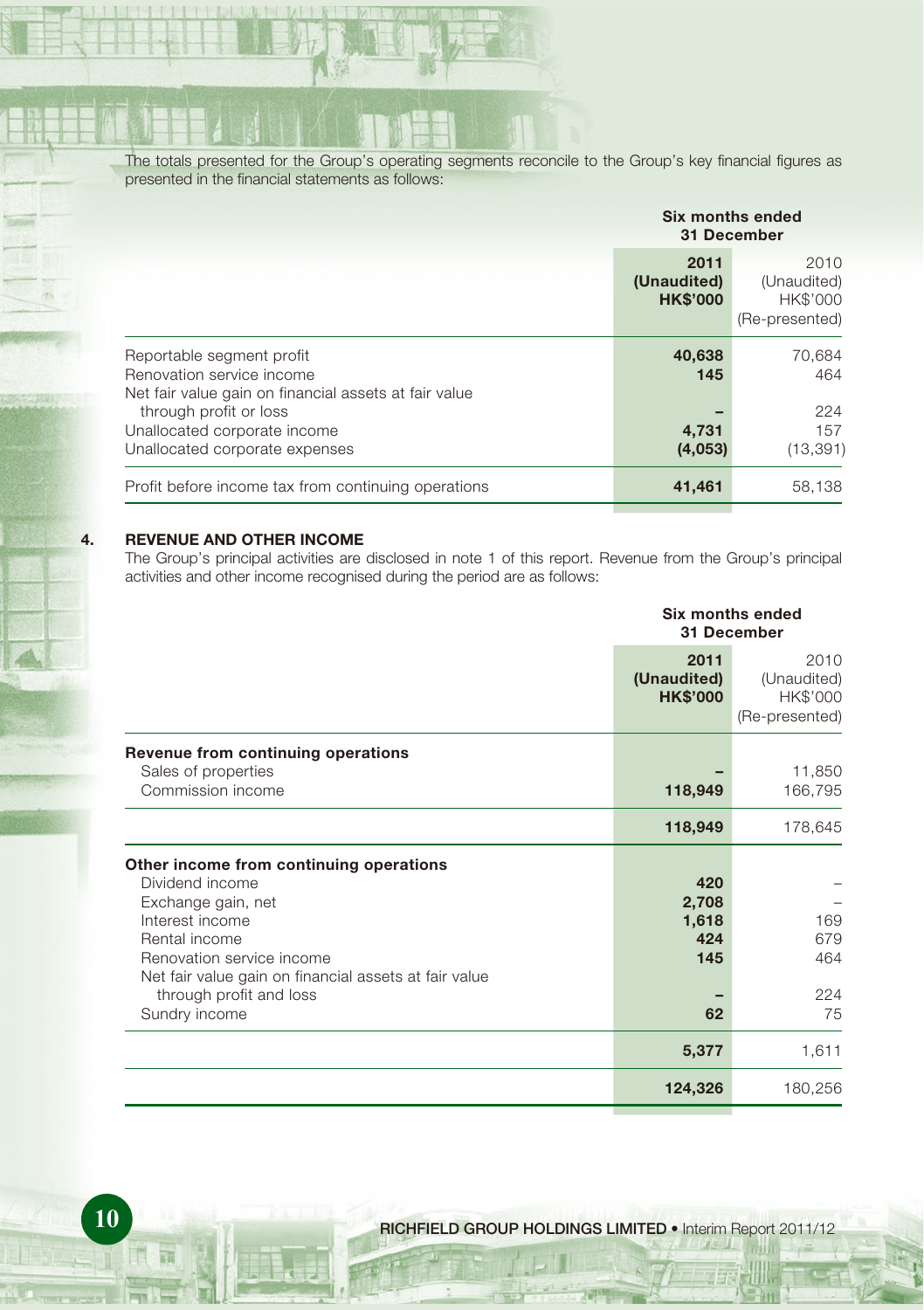#### **5. PROFIT BEFORE INCOME TAX**

The Group's profit before income tax from continuing operations is arrived at after charging the following:

|                                                                                         | Six months ended<br>31 December        |                                                          |
|-----------------------------------------------------------------------------------------|----------------------------------------|----------------------------------------------------------|
|                                                                                         | 2011<br>(Unaudited)<br><b>HK\$'000</b> | 2010<br>(Unaudited)<br><b>HK\$'000</b><br>(Re-presented) |
| Depreciation<br>Directors' remuneration<br>Equity-settled share-based payments expenses | 3,169<br>349                           | 1,178<br>282<br>8.719                                    |

#### **6. INCOME TAX EXPENSE**

Hong Kong profits tax has been provided at the rate of 16.5% (six months ended 31 December 2010: 16.5%) on the estimated assessable profit arising in Hong Kong for the current period.

Deferred tax had not been provided for the Group because the Group had no material temporary differences at the reporting date (31 December 2010: Nil).

#### **7. DISCONTINUED OPERATIONS**

As mentioned in note 1, the business of trading of recycled computers which were carried by Maxitech System and Trigreat Investment was disposed of to an independent third party on 4 March 2011. This business segment is presented as discontinued operations in accordance with HKFRS 5.

An analysis of the results and cash flows of discontinued operations included in the consolidated income statement and the statement of cash flows is as follows:

|                                                  | Six months ended<br>31 December        |                                                   |  |
|--------------------------------------------------|----------------------------------------|---------------------------------------------------|--|
|                                                  | 2011<br>(Unaudited)<br><b>HK\$'000</b> | 2010<br>(Unaudited)<br>HK\$'000<br>(Re-presented) |  |
| Revenue<br>Expenses                              |                                        | (5)                                               |  |
| Loss before income tax<br>Income tax expense     |                                        | (5)                                               |  |
| Loss for the period from discontinued operations |                                        | (5)                                               |  |
| Operating cash flows                             |                                        | (5)                                               |  |
| Total cash flows                                 |                                        | (5)                                               |  |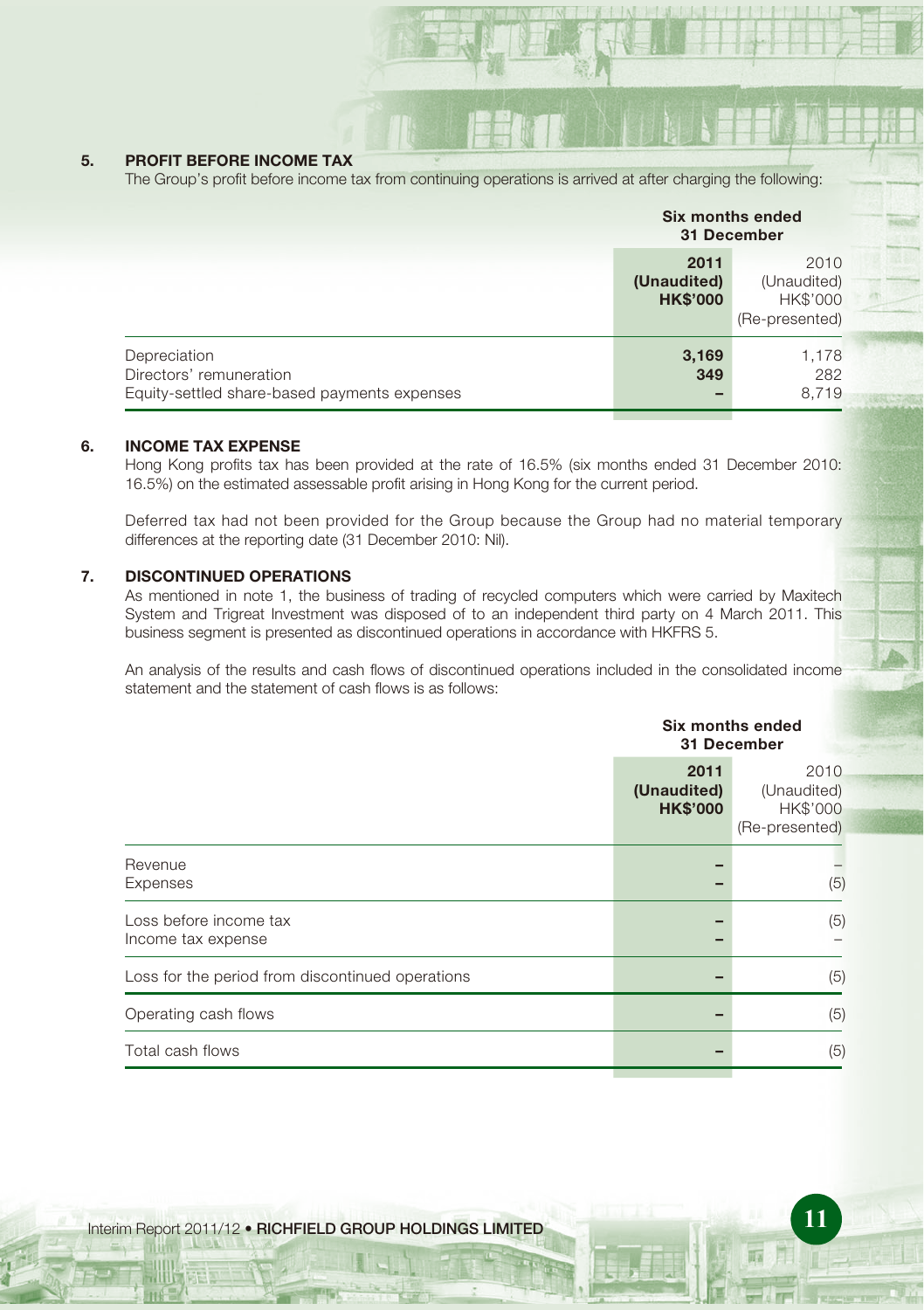#### **8. DIVIDENDS**

The Board does not recommend the payment of an interim dividend for the six months ended 31 December 2011 (six months ended 31 December 2010: Nil).

#### **9. EARNINGS PER SHARE**

The calculation of basic earnings per share is based on the following:

|                                                                                                                                                         | Six months ended<br><b>31 December</b> |                                       |
|---------------------------------------------------------------------------------------------------------------------------------------------------------|----------------------------------------|---------------------------------------|
|                                                                                                                                                         | 2011<br>(Unaudited)                    | 2010<br>(Unaudited)<br>(Re-presented) |
| Profit/(Loss) for the period, attributable to the owners of<br>the Company (HK\$'000)<br>- from continuing operations<br>- from discontinued operations | 33,131                                 | 46,822<br>(5)                         |
|                                                                                                                                                         | 33,131                                 | 46,817                                |
| Weighted average number of ordinary shares for the purpose of<br>basic earnings per share ('000)                                                        | 3,478,500                              | 3,028,772                             |
| Effect of dilutive potential ordinary shares:<br>Share options ('000)                                                                                   |                                        | 5,692                                 |
| Weighted average number of ordinary shares for the purpose of<br>diluted earnings per share ('000)                                                      | 3,478,500                              | 3,034,464                             |
| Basic earnings per share (HK cents)<br>- from continuing operations<br>- from discontinued operations                                                   | 0.95                                   | 1.55                                  |
|                                                                                                                                                         | 0.95                                   | 1.55                                  |
| Diluted earnings per share (HK cents)<br>- from continuing operations<br>- from discontinued operations                                                 | N/A<br>N/A                             | 1.54                                  |
|                                                                                                                                                         | N/A                                    | 1.54                                  |

Diluted earnings per share from continuing operations and from discontinued operations for the six months ended 31 December 2011 were not presented as there was no dilutive potential ordinary share during the period.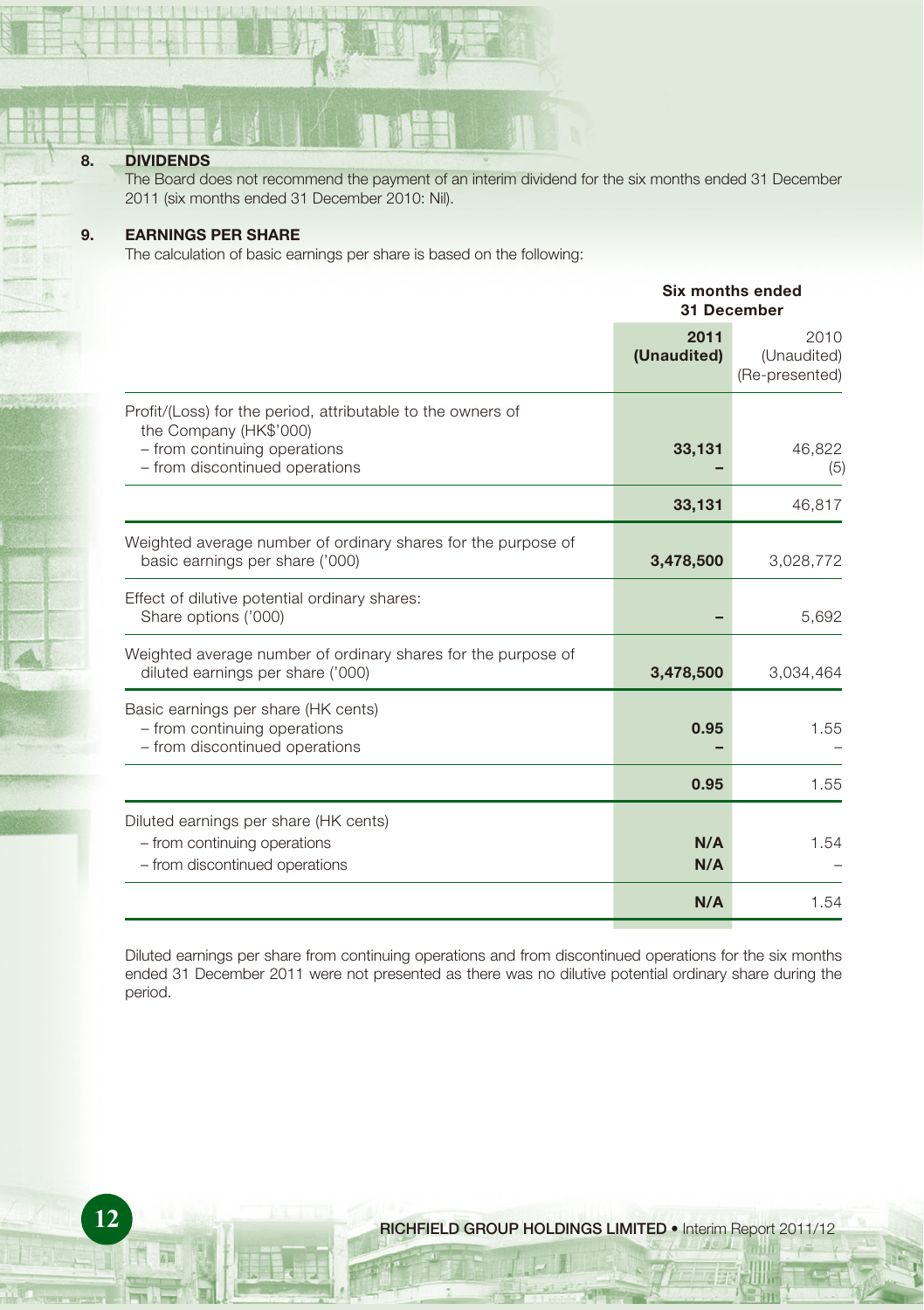#### **10. GOODWILL**

Goodwill arose from the acquisition of Richfield Realty Limited ("Richfield Realty") in 2007. The net carrying amount of goodwill can be analysed as follows:

|                                                                        | 31 December<br>2011<br>(Unaudited)<br><b>HK\$'000</b> | 30 June<br>2011<br>(Audited)<br><b>HK\$'000</b> |
|------------------------------------------------------------------------|-------------------------------------------------------|-------------------------------------------------|
| Attributable to the Property Assembly and<br><b>Brokerage Business</b> | 474,000                                               | 474,000                                         |

### **11. AVAILABLE-FOR-SALE FINANCIAL ASSETS**

|                                                                                                                            | 31 December<br>2011<br>(Unaudited)<br><b>HK\$'000</b> | 30 June<br>2011<br>(Audited)<br><b>HK\$'000</b> |
|----------------------------------------------------------------------------------------------------------------------------|-------------------------------------------------------|-------------------------------------------------|
| Listed equity securities - Hong Kong<br>Unlisted investment funds                                                          | 48,957<br>28,875                                      | 76,700<br>30.218                                |
|                                                                                                                            | 77,832                                                | 106,918                                         |
| Net carrying amount at beginning of the year<br>Additions<br>Change in fair value debited to revaluation reserve in equity | 106,918<br>(29,086)                                   | 116.304<br>32.981<br>(42, 367)                  |
| Net carrying amount at end of the year                                                                                     | 77.832                                                | 106.918                                         |

Listed equity securities and unlisted investment funds with carrying amounts of HK\$48,957,000 (30 June 2011: HK\$76,700,000) and HK\$21,089,000 (30 June 2011: HK\$22,417,000) respectively are stated at fair value. The fair values have been determined directly by reference to published price and quotations in active markets.

Unlisted investment funds with a carrying amount of HK\$7,786,000 (30 June 2011: HK\$7,801,000) are measured at cost less impairment losses as the variability in the range of reasonable fair value estimates is significant and the probabilities of the various estimates within the range cannot be reasonably assessed and used in estimating fair value. The directors of the Company are of the opinion that the fair value cannot be measured reliably.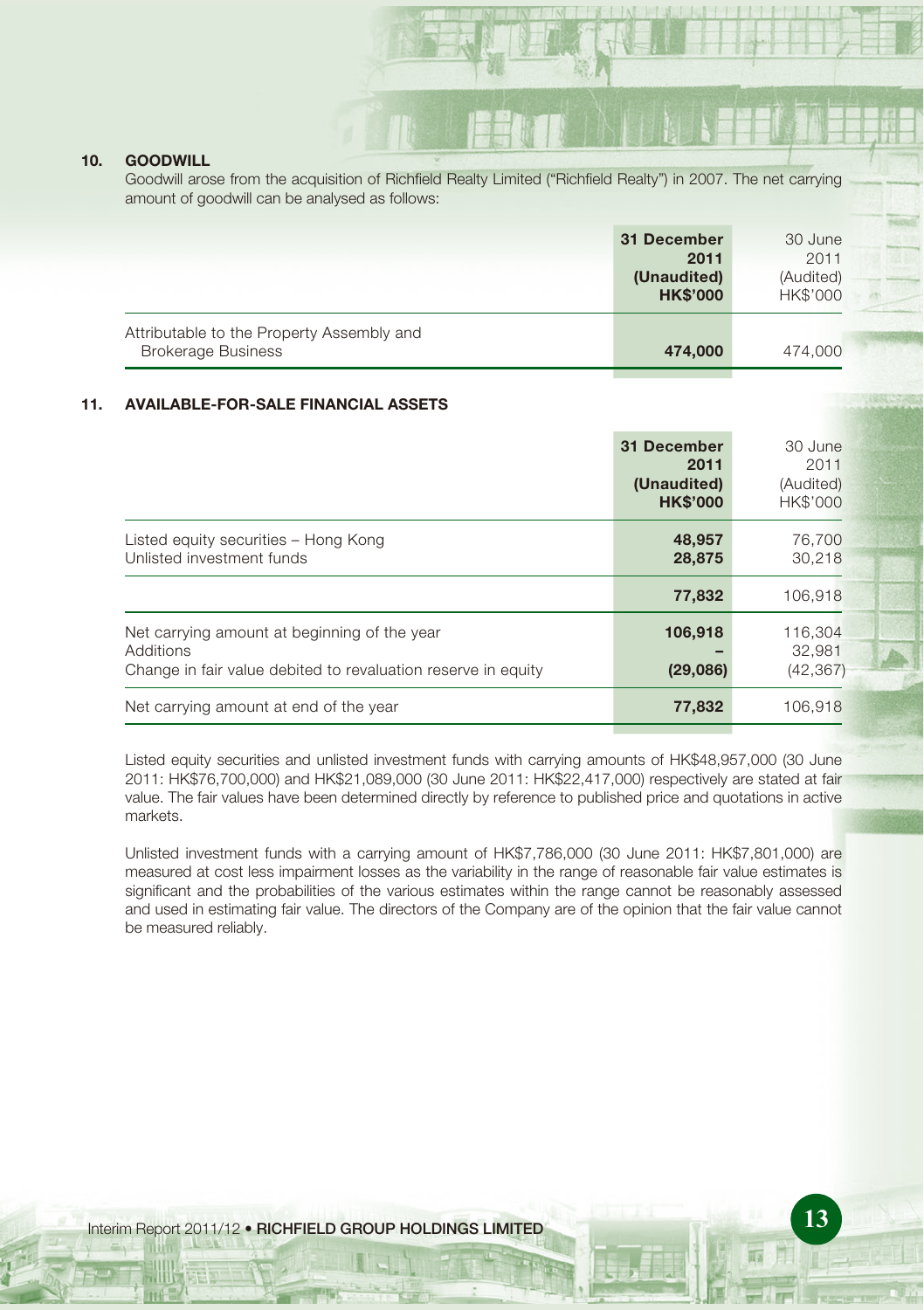#### **12. TRADE RECEIVABLES**

The Group generally allows a credit period from 1 month to 3 years (2010: 1 month to 3 years) to its trade customers within Property Assembly and Brokerage Business, in accordance with the terms of the mutual agreements after individual negotiations.

Based on the invoice dates, ageing analysis of trade receivables is as follows:

|                                                                      | 31 December<br>2011<br>(Unaudited)<br><b>HK\$'000</b> | 30 June<br>2011<br>(Audited)<br>HK\$'000 |
|----------------------------------------------------------------------|-------------------------------------------------------|------------------------------------------|
| Within 90 days<br>91 to 180 days<br>181 to 365 days<br>Over 365 days | 30,868<br>39,226<br>3,650<br>5,965                    | 84,192<br>70,611<br>7,753<br>570         |
|                                                                      | 79,709                                                | 163,126                                  |

#### **13. RESTRICTED BANK DEPOSITS**

These bank deposits are kept in the separate bank accounts by the Group as these are money temporarily received from the developers of the property assembly projects and are held on behalf of the developers for the purpose of the payments of initial deposits to the owners of the properties in accordance with the provisional sale and purchase agreements.

### **14. SHARE CAPITAL**

|                                                                                                  | Number of shares | (Unaudited)<br><b>HK\$'000</b> |
|--------------------------------------------------------------------------------------------------|------------------|--------------------------------|
| <b>Authorised</b><br>Ordinary shares of HK\$0.01 each                                            | 10.000.000.000   | 100.000                        |
| Issued and fully paid<br>Ordinary shares of HK\$0.01 each<br>At 1 July 2011 and 31 December 2011 | 3.478.500.000    | 34.785                         |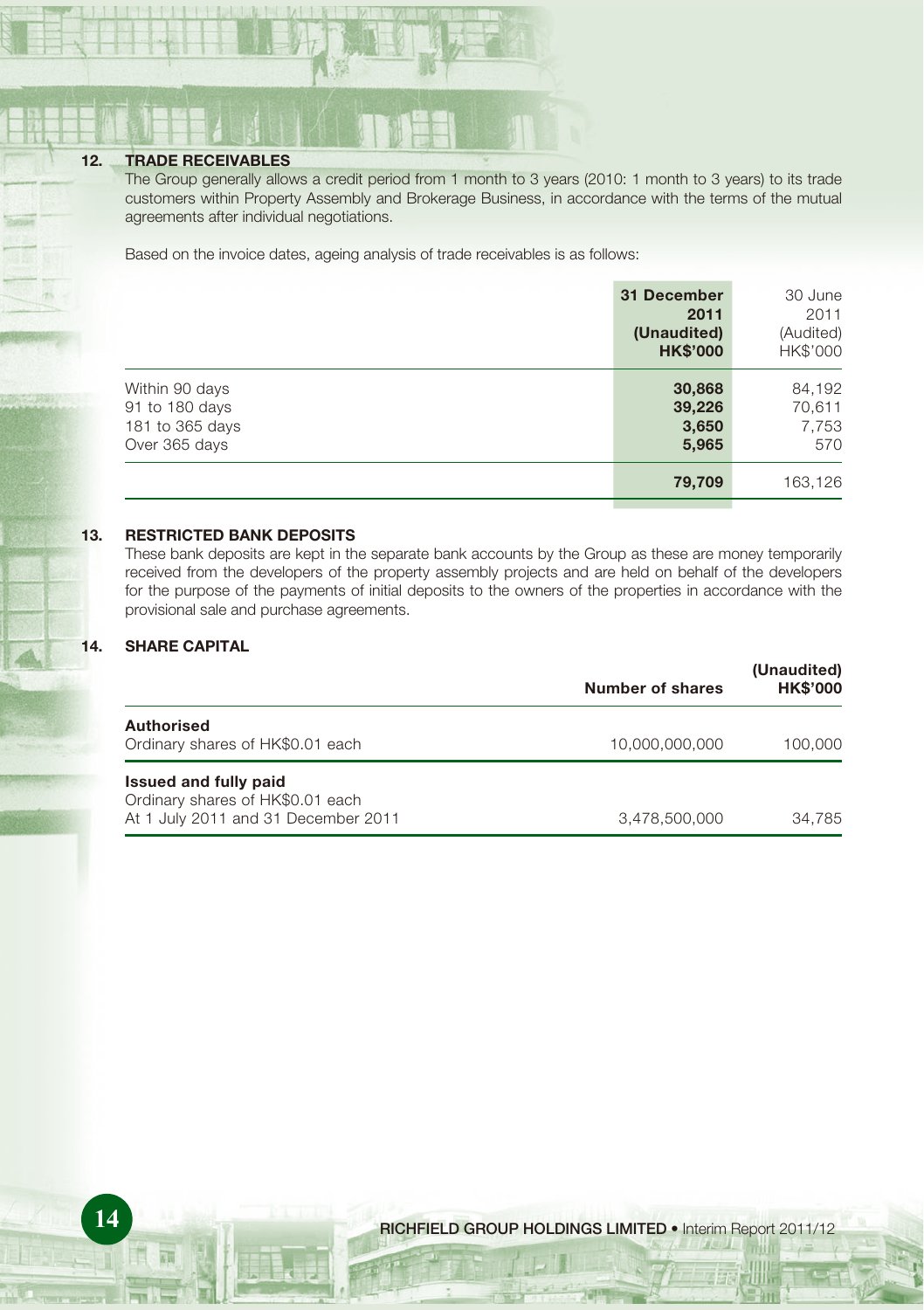### **15. MATERIAL RELATED PARTY TRANSACTIONS**

The Group had the following material transactions with its related parties during the period:

|                                                                                                                                                       | Six months ended<br>31 December        |                                 |  |
|-------------------------------------------------------------------------------------------------------------------------------------------------------|----------------------------------------|---------------------------------|--|
|                                                                                                                                                       | 2011<br>(Unaudited)<br><b>HK\$'000</b> | 2010<br>(Unaudited)<br>HK\$'000 |  |
| Equipment acquired from a related company controlled<br>by one of the directors of the Company<br>Printing services fees paid to a related company in | 222                                    |                                 |  |
| which one director of the Company is a substantial shareholder<br>Professional fees paid to a related company in                                      | 13                                     | 404                             |  |
| which one director of the Company is a partner<br>Rental expenses paid to a related company                                                           | 400                                    | 466                             |  |
| owned by a director of a subsidiary of the Company<br>Rental expenses paid to a related company                                                       | 485                                    | 485                             |  |
| owned by one of the directors of the Company                                                                                                          | 648                                    | 534                             |  |
|                                                                                                                                                       | 1.768                                  | 1.889                           |  |

These transactions were conducted at pre-determined prices in accordance with terms mutually agreed between the Group and these related parties. These transactions are conducted in the normal course of business.

Key management personnel compensation

|                                                                |                                        | Six months ended<br>31 December |  |
|----------------------------------------------------------------|----------------------------------------|---------------------------------|--|
|                                                                | 2011<br>(Unaudited)<br><b>HK\$'000</b> | 2010<br>(Unaudited)<br>HK\$'000 |  |
| Salaries and allowances<br>Equity-settled share-based payments | 1,349                                  | 6,282<br>8.719                  |  |
|                                                                | 1,349                                  | 15,001                          |  |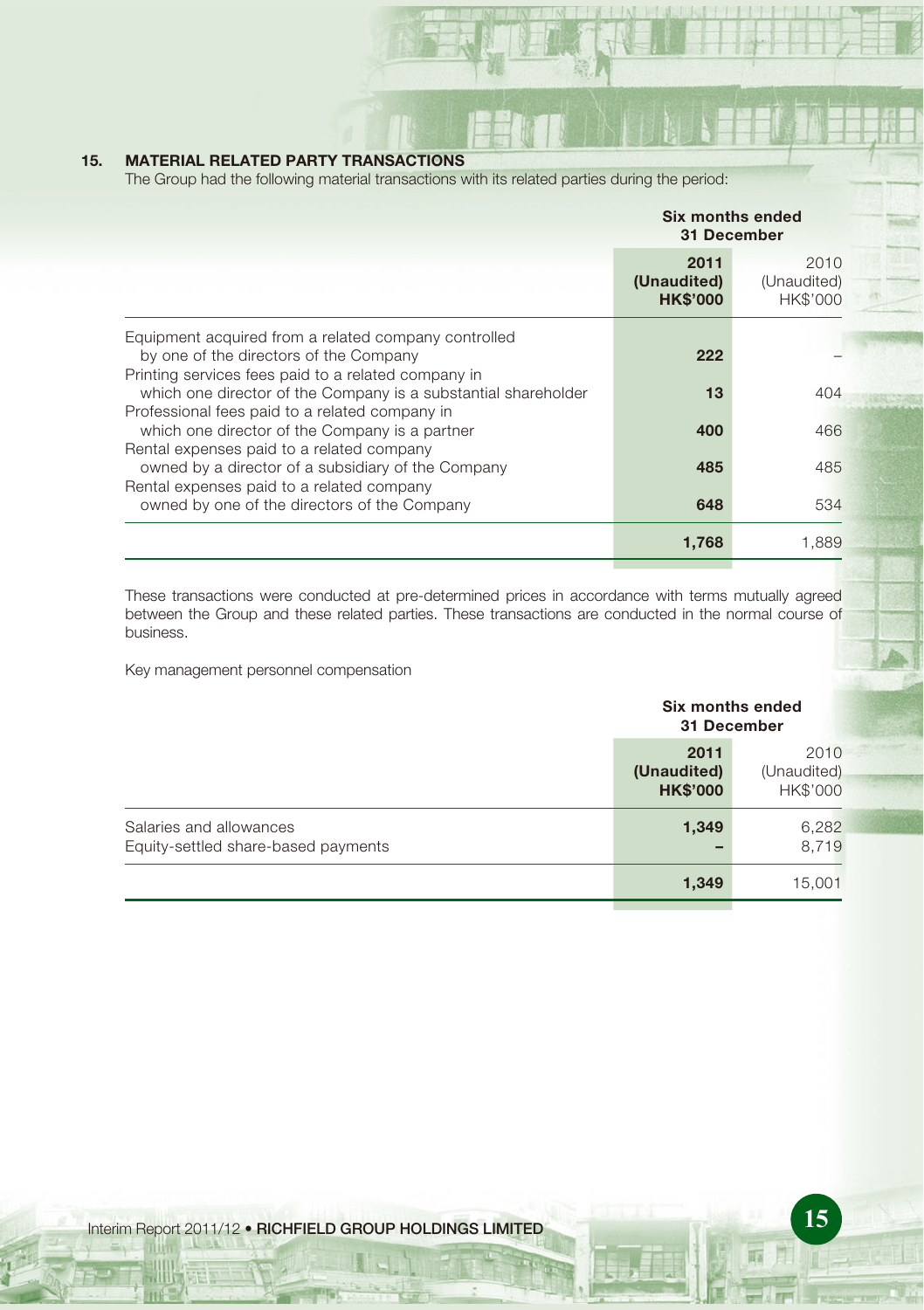# **INTERIM DIVIDEND**

The Board does not recommend the payment of an interim dividend for the six months ended 31 December 2011 (six months ended 31 December 2010: Nil).

# **MANAGEMENT DISCUSSION AND ANALYSIS**

The Group is principally engaged in provision of property brokerage services, carrying out schemes for property consolidation, assembly and redevelopment and property trading in Hong Kong and property development.

The Group is currently reviewing, analysing the potential value and engaging in various property assembly projects in Hong Kong. Those engaged projects are all residential and commercial properties which are located in Hong Kong Island and Kowloon. Regarding the property development business, the Group is engaged in 2 projects, which are both located in Kowloon.

# **FINANCIAL REVIEW**

The Group recorded a revenue (from continuing operations) of approximately HK\$118,949,000 for the six months ended 31 December 2011, representing a decrease of approximately 33% comparing with that of approximately HK\$178,645,000 for the corresponding period of last financial year. The decrease in revenue was mainly attributed to the decrease in revenue of the property assembly and brokerage business. In respect of the business of property assembly and brokerage, it contributes the whole revenue of the Group for the period and this represents a decrease of approximately 33% compared with the corresponding period of last financial year of approximately HK\$178,645,000.

Profit before income tax (from both continuing and discontinued operations) of the Group for the six months ended 31 December 2011 was approximately HK\$41,461,000, representing an decrease of approximately 29% when compared with that of approximately HK\$58,133,000 for the corresponding period of last financial year. Due to the decrease in revenue, profit attributable to owners of the Company for the period was decreased to approximately HK\$33,131,000 compared with the profit attributable to owners of the Company of approximately HK\$46,817,000 for the corresponding period of last financial year.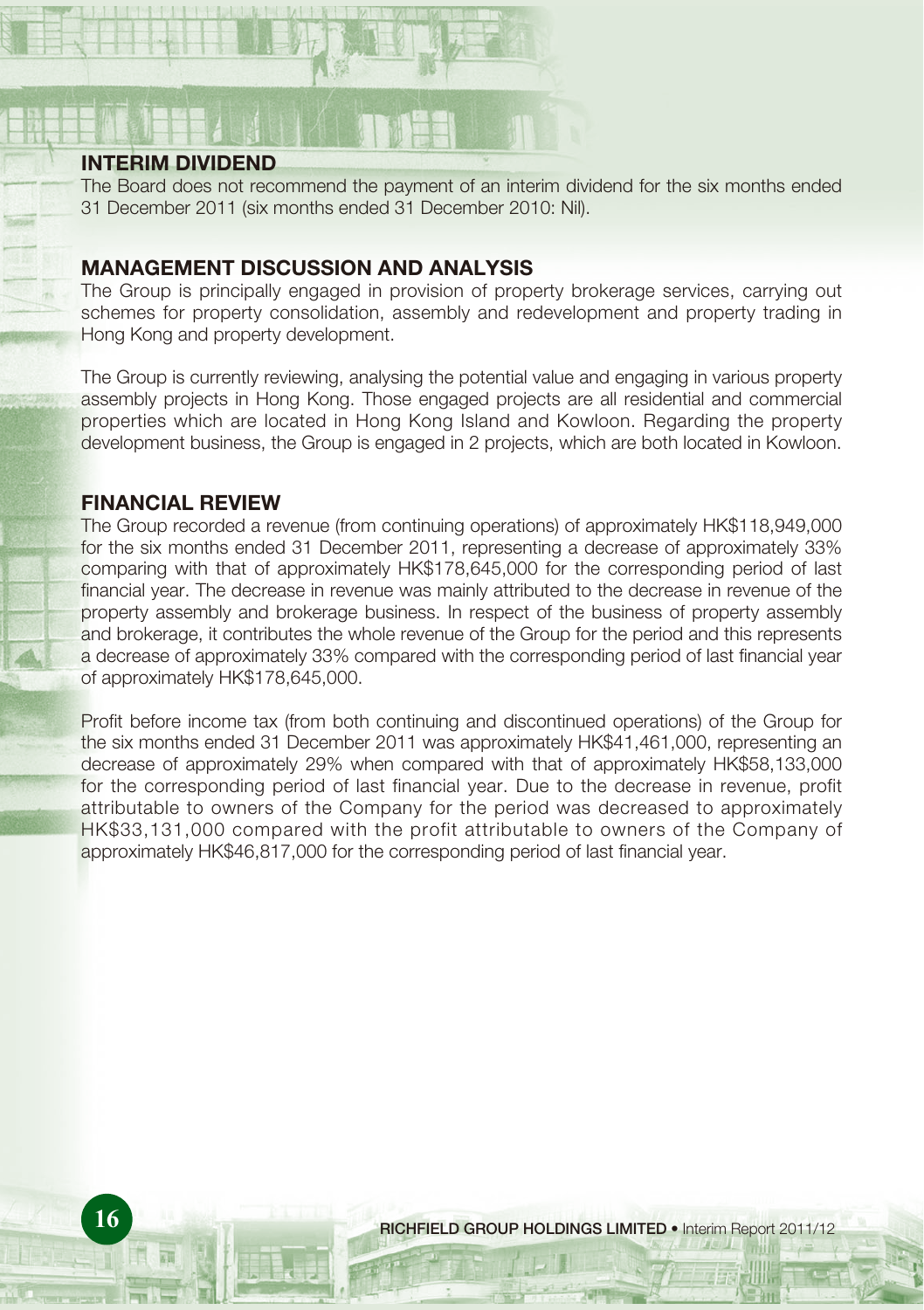# **LIQUIDITY, FINANCIAL RESOURCES AND CAPITAL STRUCTURE**

As at 31 December 2011, the Group has net current assets of approximately HK\$1,289,565,000 (30 June 2011: approximately HK\$1,287,835,000), including cash and bank balances of approximately HK\$768,961,000 (30 June 2011: approximately HK\$756,248,000).

The gearing ratio was 12.26% as at 31 December 2011 (30 June 2011: 9.97%). The gearing ratio is derived by dividing the total of bank overdraft, loans and finance lease liabilities by total assets. The gearing ratio remained relatively stable in the financial period under review compared to 30 June 2011.

During the six months ended 31 December 2011, the Group financed its operations with its own working capital and borrowings. As at 31 December 2011, total unsecured and secured bank borrowings of the Group amounted to approximately HK\$263,483,000 (30 June 2011: HK\$215,983,000), which are repayable with a period of not exceeding 5 years. Total other borrowings of the Group amounted to HK\$2,100,000 (30 June 2011: HK\$912,000), which are also repayable within a period of not exceeding 5 years.

# **SIGNIFICANT INVESTMENT HELD, MATERIAL ACQUISITIONS OR DISPOSALS OF SUBSIDIARIES AND AFFILIATED COMPANIES, AND FUTURE PLANS FOR MATERIAL INVESTMENTS OR CAPITAL ASSETS**

Save for those disclosed in this interim results, there were no significant investment held, material acquisitions or disposals of subsidiaries and affiliated companies during the six months ended 31 December 2011 and there is no plan for material investments or capital assets as at the date of this interim results.

# **PLEDGE OF ASSETS**

As at 31 December 2011, properties under development of the Group with a carrying value of approximately HK\$384,487,000 (30 June 2011: HK\$381,150,000) were pledged to secure banking facilities for the Group.

# **CONTINGENT LIABILITIES**

As at 31 December 2011, the Company had given guarantees of HK\$634,000,000 (30 June 2011: HK\$634,000,000) in respect of the banking facilities of the subsidiaries and the associate for the property development projects at Nos. 142–154 Carpenter Road, Kowloon, and Nos. 18–32 Junction Road, Kowloon, Hong Kong.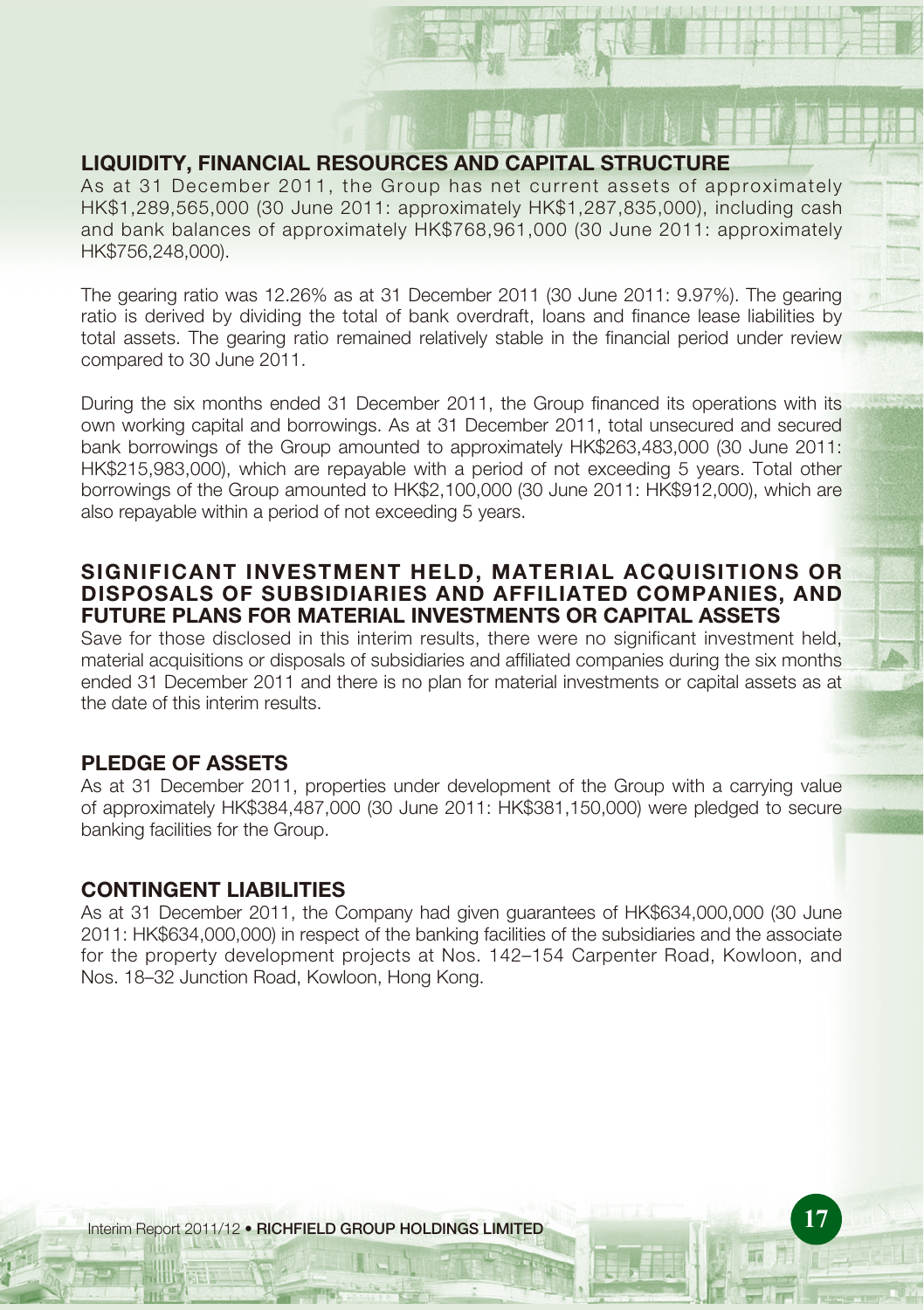# **LEASE AND CONTRACTED COMMITMENTS**

The Group leases certain of its office premises under non-cancellable operating lease arrangements with lease terms ranging from one to three years.

At 31 December 2011, the Group had total future minimum lease payments in respect of noncancellable operating leases falling due as follows:

|                                                                                            | 31 December<br>2011<br>(Unaudited)<br><b>HK\$'000</b> | 30 June<br>2011<br>(Audited)<br>HK\$'000 |
|--------------------------------------------------------------------------------------------|-------------------------------------------------------|------------------------------------------|
| Land and buildings expiring:<br>Within one year<br>In the second to fifth years, inclusive | 2,108                                                 | 3,184<br>646                             |
|                                                                                            | 2,108                                                 | 3,830                                    |

Save for the above commitment, as at 31 December 2011, neither the Group nor the Company had any other significant commitments.

# **FOREIGN EXCHANGE EXPOSURE**

The Group's income and expenditure during the six months ended 31 December 2011 were denominated in United States dollars ("US\$"), HK dollars ("HK\$") and Renminbi ("RMB"), and most of the assets and liabilities as at 31 December 2011 were denominated in US\$, HK\$ and RMB. Accordingly, the Board is of the view that, to a certain extent, the Group is exposed to foreign currency exchange risk. For the US\$ foreign exchange exposure, the Board believes the exposure is small as the exchange rate of US\$ to HK\$ is comparatively stable. However, the Group is exposed to RMB foreign exchange exposure and fluctuation of exchange rates of RMB against HK\$ could affect the Group's results of operations. During the year, no hedging transaction or arrangement was made since the exchange rate of RMB to HK\$ is also fairly stable.

# **TREASURY POLICIES**

The Group adopts a conservative approach towards its treasury policies. The Group strives to reduce exposure to credit risk by performing ongoing credit evaluations of the financial conditions of its customers. To manage liquidity risk, the Board closely monitors the Group's liquidity position to ensure that the liquidity structure of the Group's assets, liabilities and commitments can meet its funding requirements.

# **SEGMENT INFORMATION**

The analysis of the principal activities of the operations of the Group are set out in note 3 to the unaudited condensed financial statements of this interim result.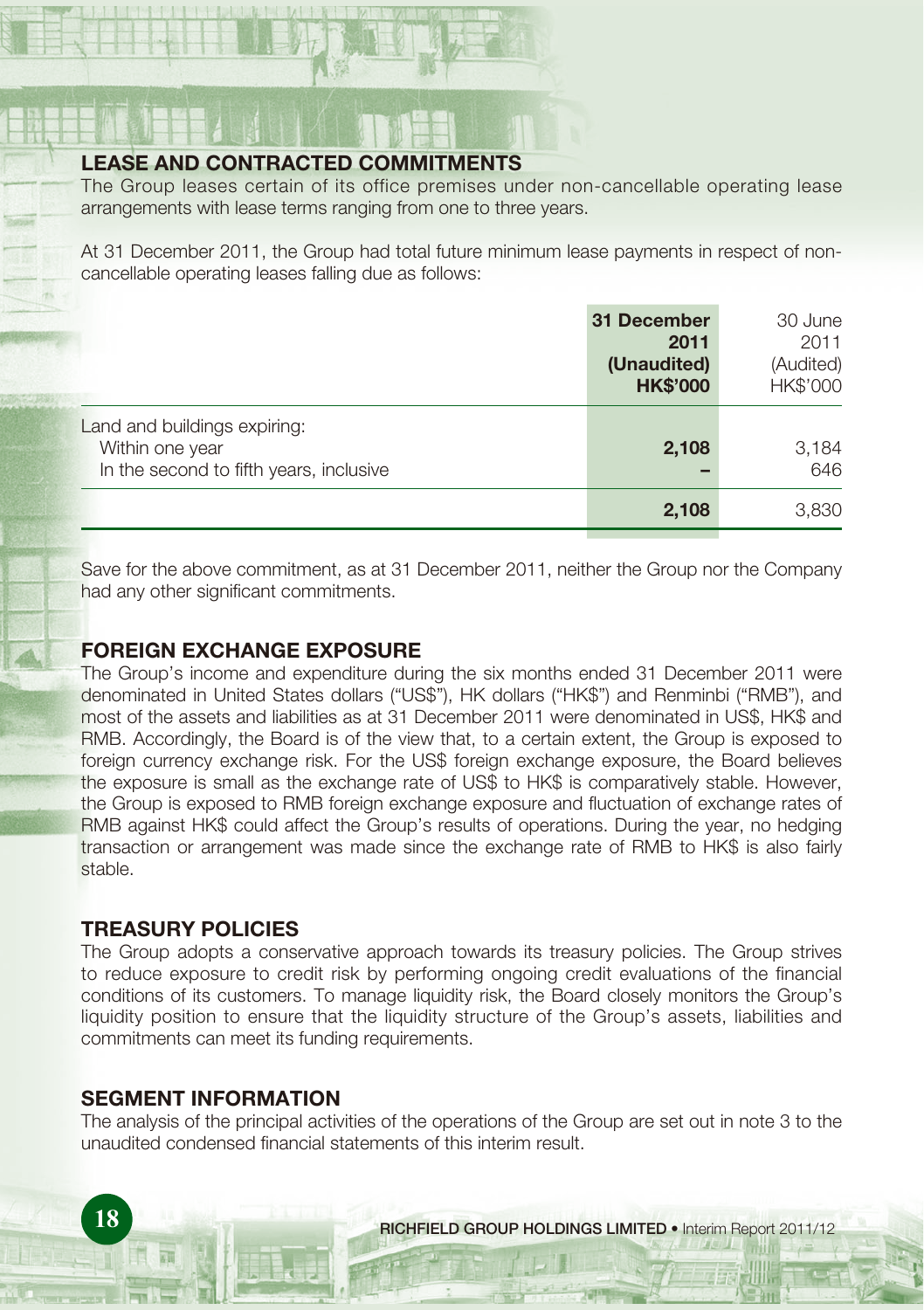# **EMPLOYEES AND REMUNERATION POLICIES**

As at 31 December 2011, the Group had 196 (30 June 2011: 232) employees, including Directors. Total staff costs (including Directors' emoluments) were approximately HK\$49,070,000 for the six months ended 31 December 2011 as compared to approximately HK\$88,292,000 for the six months ended 31 December 2010. Remuneration is determined with reference to market terms and the performance, qualification and experience of individual employee. Year-end bonus based on individual performance will be paid to employees as recognition of and reward for their contributions. Other benefits include contributions to statutory mandatory provident fund scheme to its employees in Hong Kong and share option scheme.

# **BUSINESS REVIEW**

# **Property Assembly and Brokerage Business**

Although the economic growth in Hong Kong for 2011 as a whole was still above trend at 5%, the economic performance slowed progressively since the second quarter of 2011. The external environment was increasingly plagued by the euro zone sovereign debt crisis. The momentum of the property market has slowed down since the second half year of 2011, after the government announced further tightening measures on top of the special stamp duties announced in November 2010 to cool off the market. Increased land supply, tightened lending on the mainland, the euro zone debt crisis and the global slowdown economy all helped to end the property market's bull run. Developers in Hong Kong have speeded up sales of their new projects to raise cash to replenish their land banks, but they tended to take a more conservative strategy in determining the acquisition prices of the old buildings in various districts in Hong Kong. As a result, the number of projects completed in the 6 months ended 31 December 2011 was decreased slightly.

For the six months ended 31 December 2011, the Group has completed 7 major assembly projects. Those projects are mainly located in densely populated areas in Kowloon, including Mongkok, Kowloon City and Shum Shui Po, etc.

# **Property Development Business**

In view of the uncertainties in the global scene, the Group is taking a conservative strategy continuously on investment on new projects so as to keep on with expanding its property development business.

On 18 May 2010, the Group entered into a shareholder's agreement with a wholly owned subsidiary of Phoenix Asia Real Estate Investment, one of the clients of the Group, for establishing an associate for a property development project at Nos. 18-32 Junction Road, Kowloon, Hong Kong. The Group has 30% equity interests of the associate. The project has a site area of approximately 10,200 square feet and a gross floor area of approximately 91,800 square feet. The development work has been commenced already. The Group intended to develop it into a composite residential/commercial building, which is expected to be completed in 2014.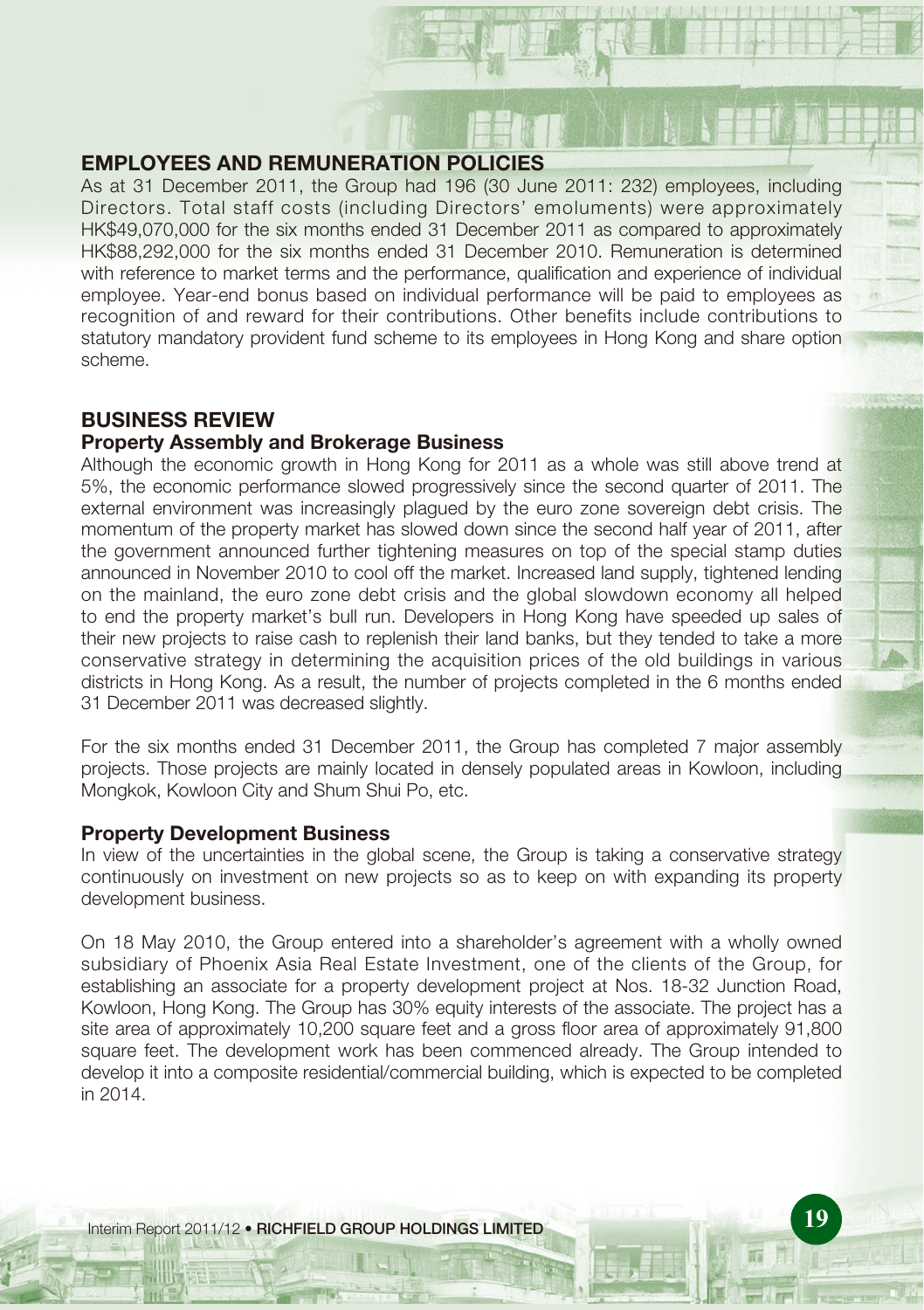In addition, the Group has also acquired more than 90% of the properties of another property assembly project at Nos. 142-154 Carpenter Road, Kowloon. It has a site area of approximately 9,100 square feet and a gross floor area of approximately 82,000 square feet. The Group decided to hold 100% equity interests of the project. It is in the course of applying for compulsory auction sale to acquire the remaining outstanding unit.

# **PROSPECTS**

The global economy will be likely to continue to face a higher degree of uncertainty over the medium term, given that the sovereign debt problem in the euro zone and the fiscal issues in the United State are of structural nature, which will take time to be fully resolved. Notwithstanding this, the medium-term prospects for the Hong Kong economy should remain stable, with its advantageous location at the doorstep of the Mainland and strategic positioning as an international financial centre and regional business, trade and tourist hub.

The steady demand for the land bank by developers for redevelopment contributed to the stability of the property assembly and brokerage business. Although the Government continue to increase land supply, property assembly for redevelopment in urban area is still one of the main sources of land supply to the developers in the light of the scarce supply of urban land in Hong Kong. The Group shall focus on those properties assembly projects in various prime locations in the urban area. The Group shall from time to time review and manage the project mix to maintain the profitability.

The Group has been engaging in property developments that broaden the revenue base which benefit the Company and the shareholders as a whole in the long run. The Group has engaged in 2 property development projects. The projects represent the excellent opportunities for the Group of entering the property development market and shall enhance the shareholders' value. The experience of the Group obtained in both projects can also be applicable to our future property development projects. The Group is dedicated to develop strategically in the property assembly and brokerage business and the property development business and actively seeking opportunities for premium property redevelopment projects so as to drive the growth of the Group.

# **CONNECTED PARTY TRANSACTIONS**

There were no significant connected party transactions entered into by the Group for the six months ended 31 December 2011.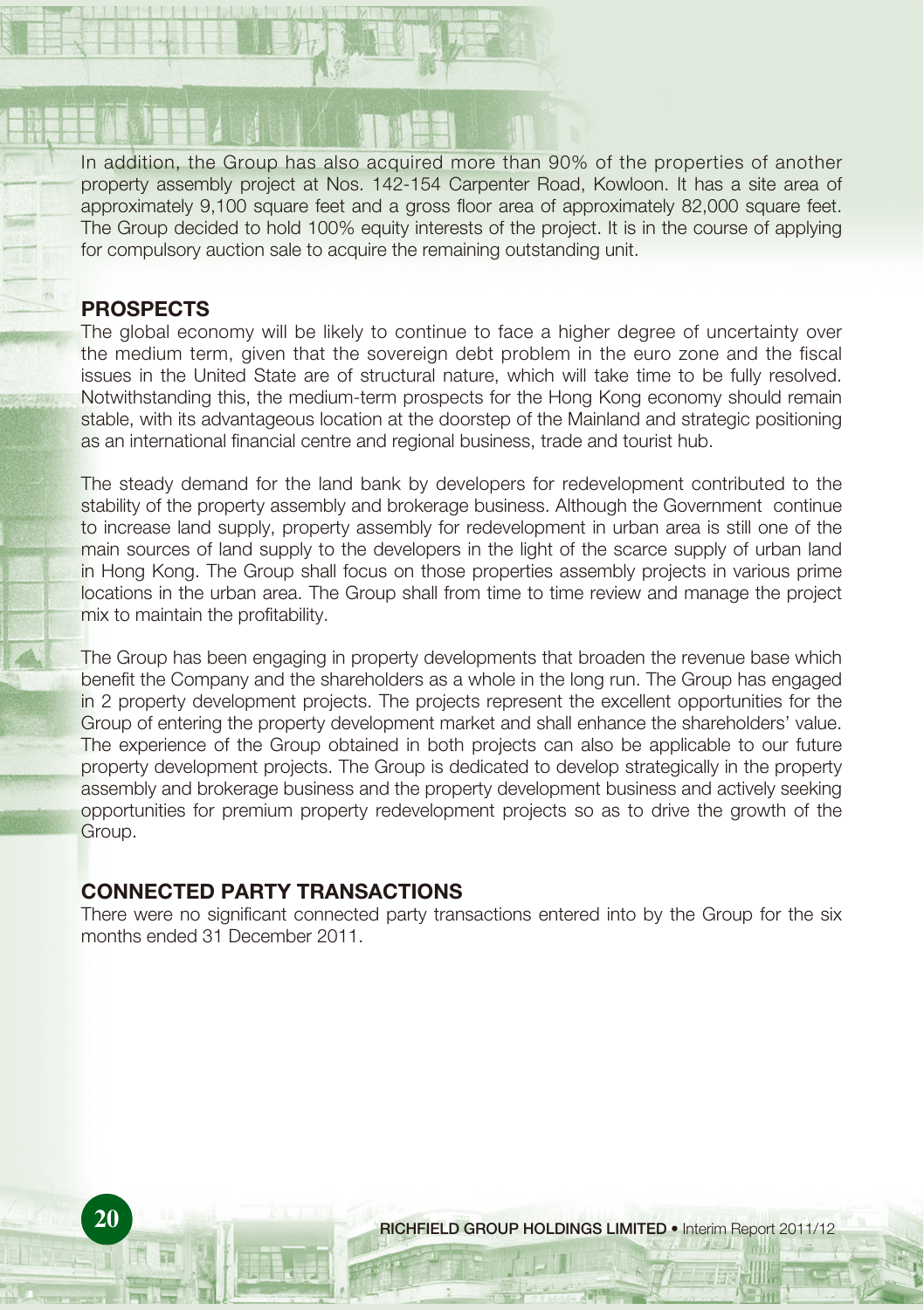# **SHARE OPTIONS**

The share option scheme of the Company (the "Share Option Scheme") was adopted by the Company pursuant to the written resolution of the Company on 2 May 2002. The following shows the outstanding position of the Directors as at 31 December 2011 with respect to their share options granted under the Share Option Scheme:

|                                                             |                                   |                                    |                        | Number of share options               |                                 |                                   |                                |                                   |                                       |
|-------------------------------------------------------------|-----------------------------------|------------------------------------|------------------------|---------------------------------------|---------------------------------|-----------------------------------|--------------------------------|-----------------------------------|---------------------------------------|
| Name of category                                            | Date of grant of share<br>options | <b>Exercise</b><br>price<br>(HK\$) | <b>Exercise period</b> | <b>Balance</b><br>as at<br>01.07.2011 | Granted<br>during<br>the Period | Exercised<br>during<br>the Period | Lapsed<br>during<br>the Period | Cancelled<br>during<br>the Period | <b>Balance</b><br>as at<br>31.12.2011 |
| <b>Directors</b>                                            |                                   |                                    |                        |                                       |                                 |                                   |                                |                                   |                                       |
| Pong Wai San, Wilson                                        | 9/7/2010 (Note 1)                 | 0.59                               | $9/7/2010 - 8/7/2015$  | 8,400,000                             |                                 |                                   |                                | $\overline{\phantom{0}}$          | 8,400,000                             |
| Lee Wing Yin                                                | 7/12/2010 (Note 2)                | 1.17                               | 7/12/2010 - 6/12/2015  | 1,000,000                             | $\overline{\phantom{0}}$        | -                                 | ۰                              | $\overline{\phantom{0}}$          | 1,000,000                             |
| Li Chi Chung                                                | 7/12/2010                         | 1.17                               | 7/12/2010 - 6/12/2015  | 1,000,000                             |                                 | $\qquad \qquad -$                 | (1,000,000)                    | ۰                                 |                                       |
| Koo Fook Sun, Louis                                         | 7/12/2010                         | 1.17                               | 7/12/2010 - 6/12/2015  | 1,000,000                             |                                 |                                   |                                | -                                 | 1,000,000                             |
| Lai Hin Wing, Henry                                         | 7/12/2010                         | 1.17                               | 7/12/2010 - 6/12/2015  | 1,000,000                             | $\overline{\phantom{0}}$        | -                                 | ۰                              | $\qquad \qquad -$                 | 1,000,000                             |
| Lung Hung Cheuk                                             | 7/12/2010                         | 1.17                               | 7/12/2010 - 6/12/2015  | 1,000,000                             |                                 |                                   | ۰                              | ۰                                 | 1,000,000                             |
| Subtotal                                                    |                                   |                                    |                        | 13,400,000                            |                                 | ٠                                 | (1,000,000)                    | L,                                | 12,400,000                            |
| Director of subsidiaries and<br>the Substantial Shareholder |                                   |                                    |                        |                                       |                                 |                                   |                                |                                   |                                       |
| Au Wing Wah                                                 | 9/7/2010                          | 0.59                               | $9/7/2010 - 8/7/2015$  | 8,400,000                             |                                 |                                   |                                |                                   | 8,400,000                             |
| Subtotal                                                    |                                   |                                    |                        | 8,400,000                             |                                 |                                   |                                | ۰                                 | 8,400,000                             |
| Total                                                       |                                   |                                    |                        | 21,800,000                            |                                 |                                   |                                |                                   | 20,800,000                            |

Note 1: The closing price of the Shares immediately before 9 July 2010, on which those options were granted, was HK\$0.58.

Note 2: The closing price of the Shares immediately before 7 December 2010, on which those options were granted, was HK\$1.14.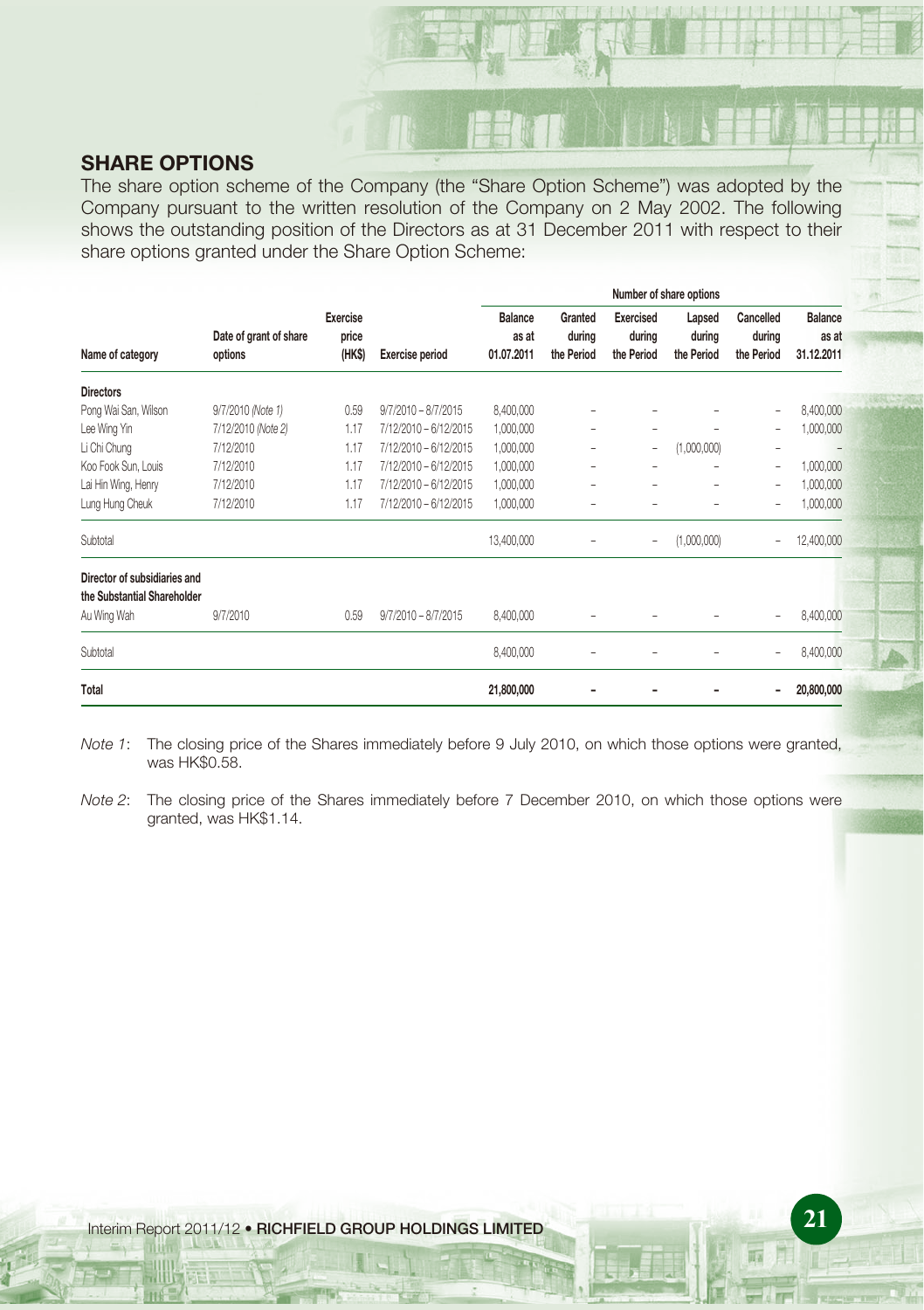# **DIRECTORS' AND CHIEF EXECUTIVES' INTERESTS AND SHORT POSITIONS IN THE SHARES, UNDERLYING SHARES AND DEBENTURES OF THE COMPANY OR ANY ASSOCIATED CORPORATION**

As at 31 December 2011, the interests and short positions of the Directors and chief executives of the Company in the shares, underlying shares and debentures of the Company or any of its associated corporations (within the meaning of Part XV of the Securities and Futures Ordinance (Cap. 571, Laws of Hong Kong) (the "SFO")) which were required to be notified to the Company and the Stock Exchange pursuant to Divisions 7 and 8 of Part XV of the SFO (including interests or short positions which they were taken or deemed to have under such provisions of the SFO) or as recorded in the register required to be kept by the Company under Section 352 of the SFO or otherwise notified to the Company and the Stock Exchange pursuant to the Model Code for Securities Transactions by Directors of Listed Issuers (the "Model Code"), were as follows:

|                         |                      | <b>Number of Shares</b> |                     | Approximate                   |
|-------------------------|----------------------|-------------------------|---------------------|-------------------------------|
| <b>Name of Director</b> | Personal<br>interest | Corporate<br>interest   | Total               | percentage of<br>shareholding |
| Lee Wing Yin            | 1,000,000            |                         | 1,000,000<br>(Note) | $0.03\%$                      |
| Ngan Man Ho             | 248,000              |                         | 248,000             | 0.01%                         |
| Koo Fook Sun, Louis     | 1,000,000            |                         | 1,000,000<br>(Note) | $0.03\%$                      |
| Lai Hin Wing, Henry     | 1,000,000            |                         | 1,000,000<br>(Note) | $0.03\%$                      |
| Lung Hung Cheuk         | 1,000,000            |                         | 1,000,000<br>(Note) | $0.03\%$                      |

Note: These shares represent the share options granted by the Company under the Share Option Scheme on 7 December 2010.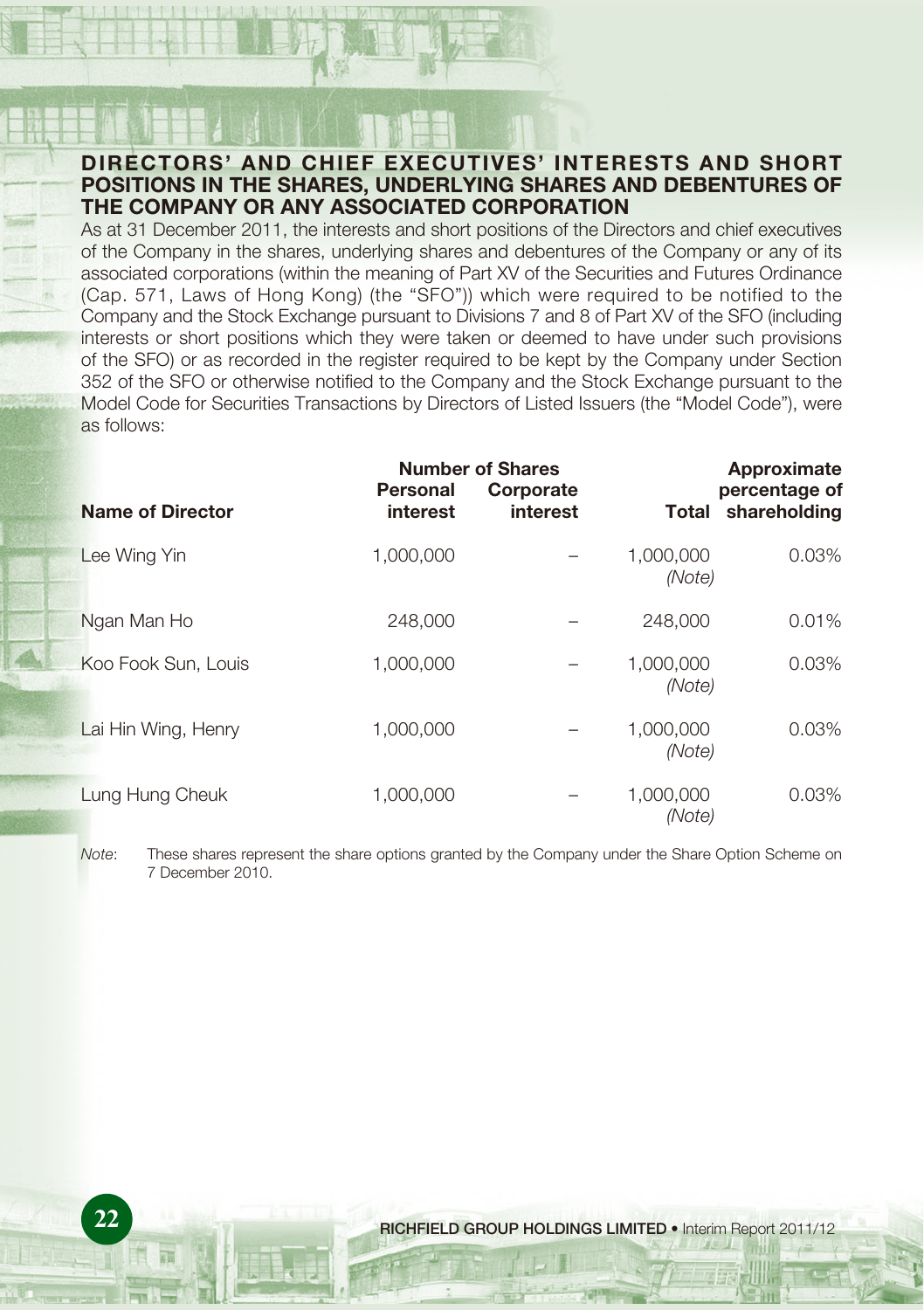All the interests disclosed above represent long position in the shares of the Company.

Save as disclosed above, as at 31 December 2011, none of the Directors and chief executives of the Company had any other interests or short positions in any shares, underlying shares or debentures of the Company or any of its associated corporation (within the meaning of Part XV of the SFO) which were required to be notified to the Company and the Stock Exchange pursuant to Divisions 7 and 8 of Part XV of the SFO (including interests or short positions which they were taken or deemed to have under such provisions of the SFO), or which were required to be recorded in the register kept by the Company under Section 352 of the SFO or otherwise notified to the Company and the Stock Exchange pursuant to the Model Code.

# **SUBSTANTIAL SHAREHOLDERS' INTERESTS IN SHARES, UNDERLYING SHARES AND DEBENTURES**

As at 31 December 2011, the interests or short positions of person in the shares, underlying shares and debentures of the Company which would fall to be disclosed to the Company under the provisions of Divisions 2 and 3 of Part XV of the SFO or, who is, directly or indirectly, interested in 5% or more of the nominal value of any class of share capital carrying rights to vote in all circumstances at general meetings of any other members of the Group, or any other substantial shareholders whose interests or short positions were recorded in the register required to be kept by the Company under Section 336 of the SFO were as follows:

| <b>Name of Shareholder</b>           | <b>Beneficial</b><br><b>Interest</b>             | Family<br><b>Interest</b>    | Corporate<br><b>Interest</b> | Total            | Approximate<br>percentage of<br>shareholding |
|--------------------------------------|--------------------------------------------------|------------------------------|------------------------------|------------------|----------------------------------------------|
| Pong Wai San, Wilson<br>("Mr. Pong") | 352,176,000<br>(Note 1)<br>8,400,000<br>(Note 1) |                              | 936,794,000<br>(Note 2)      | 1,297,370,000    | 37.30%                                       |
| Tung Ching Yee, Helena               |                                                  | $-1,297,370,000$<br>(Note 3) |                              | $-1,297,370,000$ | 37.30%                                       |
| Virtue Partner Group Limited         | 936,794,000<br>(Note 2)                          |                              |                              | 936,794,000      | 26.93%                                       |
| Au Wing Wah ("Mr. Au")               | 8,400,000<br>(Note 4)                            |                              | 760,000,000<br>(Note 5)      | 768,400,000      | 22.09%                                       |
| Kong Pik Fan                         |                                                  | 768,400,000<br>(Note 6)      |                              | 768,400,000      | 22.09%                                       |
| Richfield (Holdings) Limited         | 760,000,000<br>(Note 5)                          |                              |                              | 760,000,000      | 21.85%                                       |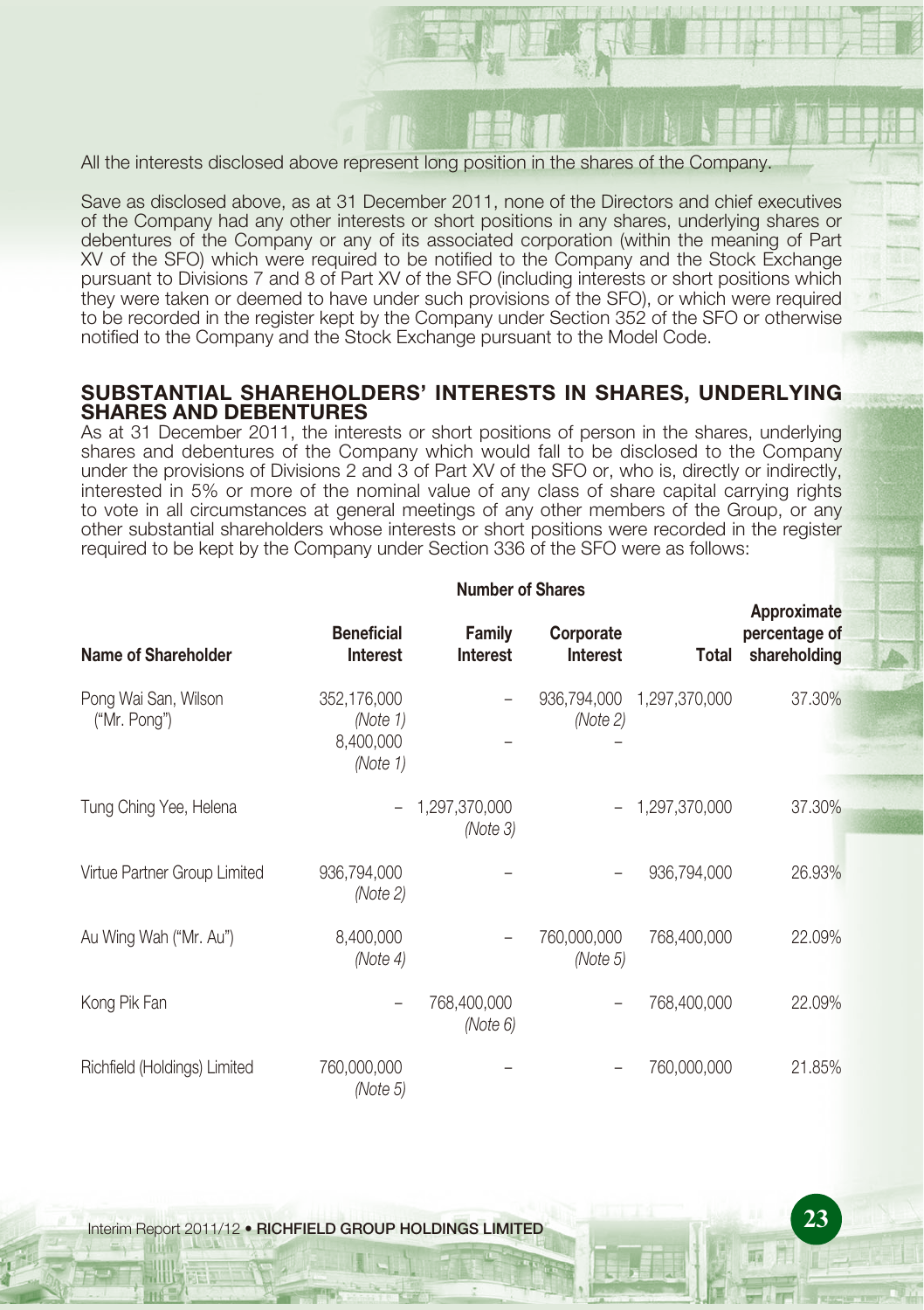| <b>STATISTICS</b> |  |
|-------------------|--|
|                   |  |
| Notes:            |  |

- 1. 360,576,000 shares are personally owned by Mr. Pong, of which 8,400,000 represents the share options granted to him by the Company under the Share Option Scheme on 9 July 2010.
- 2. 936,794,000 shares are beneficially owned by Virtue Partner Group Limited, a company wholly owned by Mr. Pong, and therefore Mr. Pong is deemed to be interested in these shares under the SFO.
- 3. Ms. Tung Ching Yee, Helena is the wife of Mr. Pong and accordingly deemed to be interested in the shares beneficially owned by Mr. Pong in his own capacity and through his controlled corporation, Virtue Partner Group Limited, under SFO.
- 4. These 8,400,000 shares are share options granted by the Company to Mr. Au under the Share Option Scheme on 9 July 2010.
- 5. These shares are wholly owned by Richfield (Holdings) Limited, a company wholly owned by Mr. Au and therefore Mr. Au deemed to be interested in the shares owned by Richfield (Holdings) Limited, under SFO.
- 6. Ms. Kong Pik Fan is the wife of Mr. Au and accordingly deemed to be interested in the shares beneficially owned by Mr. Au in his own capacity and through his controlled corporation, Richfield (Holdings) limited, under SFO.

All the interests disclosed above represent long position in shares of the Company.

Save as disclosed above, as at 31 December 2011, the Directors were not aware of any other person (other than the Directors and chief executive of the Company) who had an interest or short position in the shares, underlying shares or debenture of the Company which would fall to be disclosed to the Company under the provisions of Divisions 2 and 3 of Part XV of the SFO or, who is, directly or indirectly, interested in 5% or more of the nominal value of any class of share capital carrying rights to vote in all circumstances at general meetings of any other members of the Group, or any other substantial shareholders whose interests or short positions were recorded in the register required to be kept by the Company under Section 336 of the SFO.

# **CHANGES OF DIRECTOR'S INFORMATION**

Pursuant to Rule 13.51B(1) of the Listing Rules, the change of information on the Directors are as follows:

The emolument of Mr. Lee Wing Yin, company secretary and executive Director, was adjusted from HK\$52,000 per month to HK\$60,000 per month plus discretionary bonus, which is determined by reference to his roles, experience and responsibilities in the Company, with effect from 1 January 2012.

Both of Ms. Yeung Wing Yan, Wendy and Mr. Lung Hung Cheuk have resigned as an independent non-executive director of FlexSystem Holdings Limited (Stock Code: 8050), a company listed on the Growth Enterprise Market of the Stock Exchange, on 17 February 2012.

The letters of appointment of Mr. Koo Fook Sun, Louis and Mr. Lung Hung Cheuk, both are independent non-executive Directors, have been renewed for a further term of one year commencing on 23 March 2012.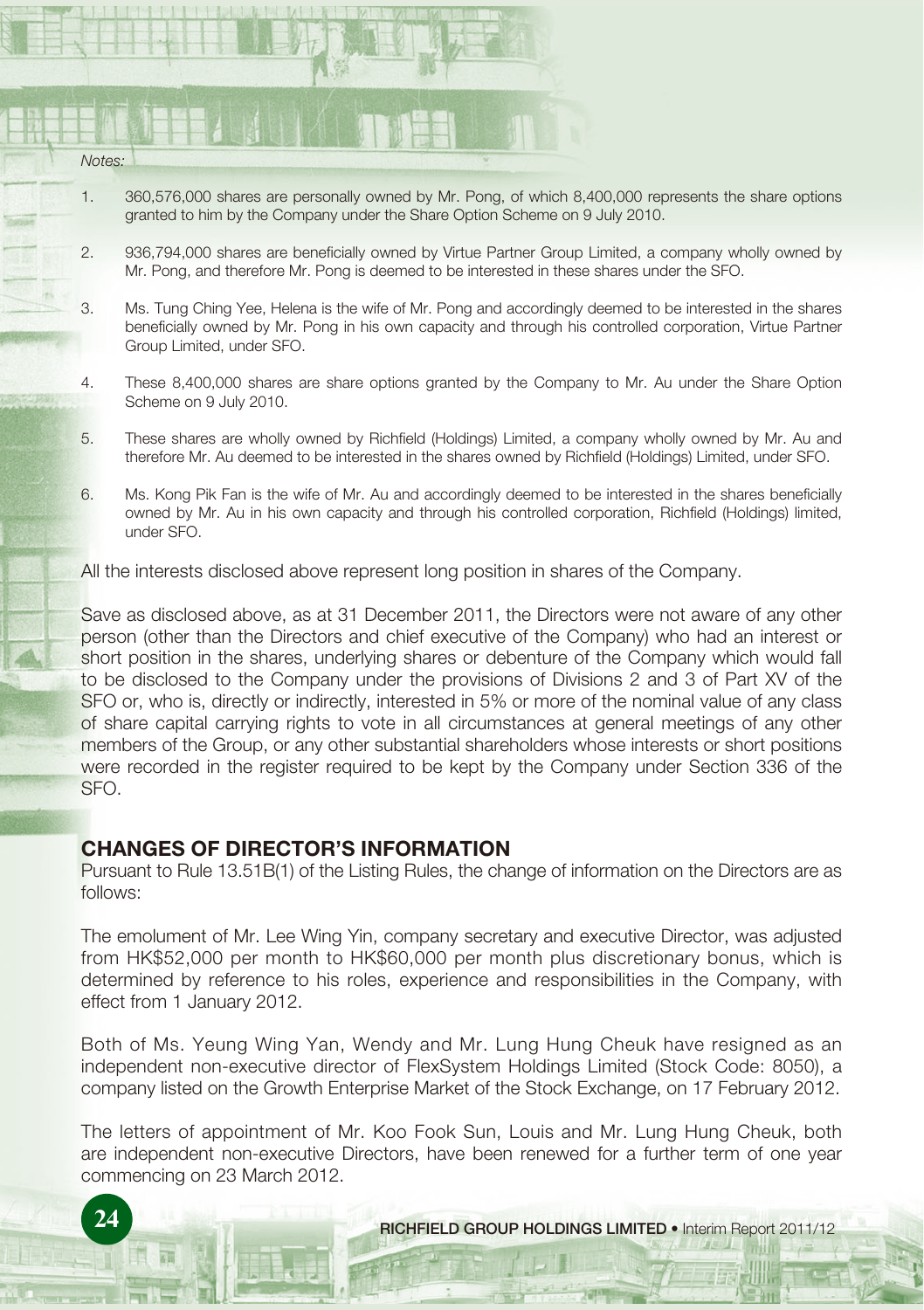# **DIRECTOR'S RIGHTS TO ACQUIRE SHARE OR DEBENTURES**

Apart from as disclosed under the heading "Directors' and chief executives' interests and short positions in the shares, underlying shares and debentures of the Company or any associated corporation" above, at no time during the reporting period were rights to acquire benefits by means of the acquisition of shares in or debentures of the Company or of any other body corporate granted to any Directors or their respective spouse or children under 18 years of age, or were any such rights exercised by them; or was the Company, its holding company or any of its subsidiaries a party to any arrangements to enable the Directors, their respective spouse or children under 18 years of age to acquire such rights in the Company or any other body corporate.

# **PURCHASE, REDEMPTION OR SALE OF THE LISTED SECURITIES OF THE COMPANY**

Neither the Company, nor any of its subsidiaries has purchased, redeemed or sold any of the Company's listed shares during the six months ended 31 December 2011.

# **CODE OF CONDUCT REGARDING SECURITIES TRANSACTIONS BY DIRECTORS**

The Company has adopted a code of conduct regarding securities transactions by Directors on terms no less exacting than the required standard of dealings set out in the Model Code as set out in the Appendix 10 of the Listing Rules. Having made specific enquiry of all Directors, the Company was not aware of any non-compliance with such required standard of dealings and its code of conduct regarding securities transactions by Directors throughout the six months ended 31 December 2011.

# **CORPORATE GOVERNANCE PRACTICES**

The Company has adopted the code provisions set out in the Code on Corporate Governance Practices (the "Code") as set out in Appendix 14 of the Listing Rules. The Company has complied with the code provisions set out in the Code throughout the six months ended 31 December 2011, except for the deviations that the post of Chairman has been vacant since the resignation of Mr. Pong on 5 February 2008. If candidate with suitable skill and experience is identified within or outside the Group, the Company will make necessary arrangement for the new appointment at appropriate time.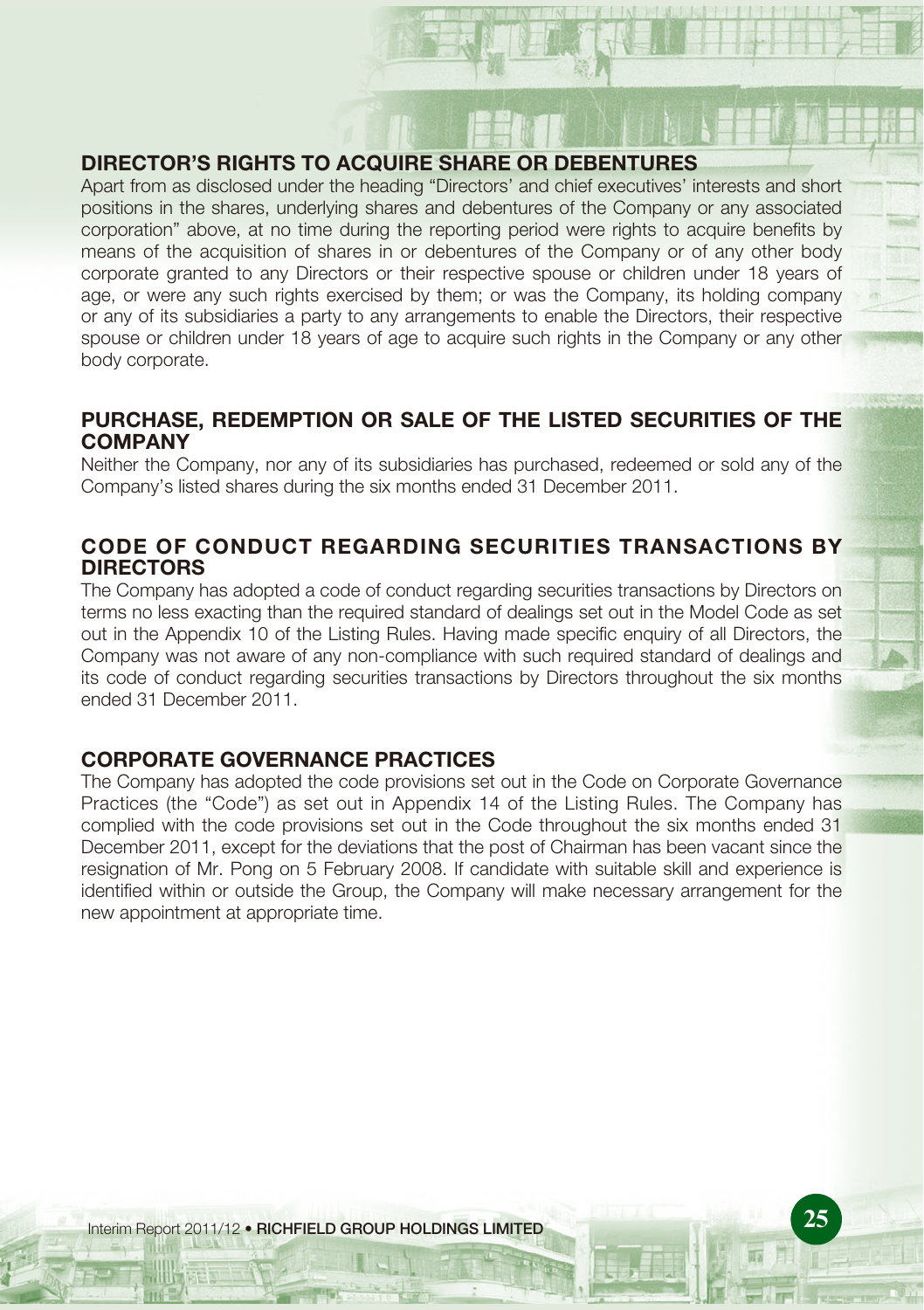# **PRE-EMPTIVE RIGHTS**

There are no provisions for pre-emptive rights under the Company's articles of association, or the laws of the Cayman Islands, which would oblige the Company to offer new shares on a pro rata basis to existing shareholders.

# **AUDIT COMMITTEE**

The Company set up an audit committee (the "Committee") on 2 May 2002, with written terms of reference in compliance with the Listing Rules, for the purpose of reviewing and providing supervision over the financial reporting process and internal control of the Group. The Committee comprises three independent non-executive Directors, namely Mr. Koo Fook Sun, Louis, Ms. Yeung Wing Yan, Wendy and Mr. Lung Hung Cheuk. The unaudited consolidated results of the Group for the six months ended 31 December 2011 have been reviewed by the Committee, who is of the opinion that such statements comply with the applicable accounting standards, the Stock Exchange and legal requirements, and that adequate disclosures have been made.

> By Order of the Board **Lee Wing Yin** Executive Director

Hong Kong, 28 February 2012

As at the date of this report, the executive Directors are Mr. Lee Wing Yin and Mr. Ngan Man Ho, the non-executive Director is Mr. Lai Hin Wing, Henry and the independent non-executive Directors are Mr. Koo Fook Sun, Louis, Ms. Yeung Wing Yan, Wendy and Mr. Lung Hung Cheuk respectively.